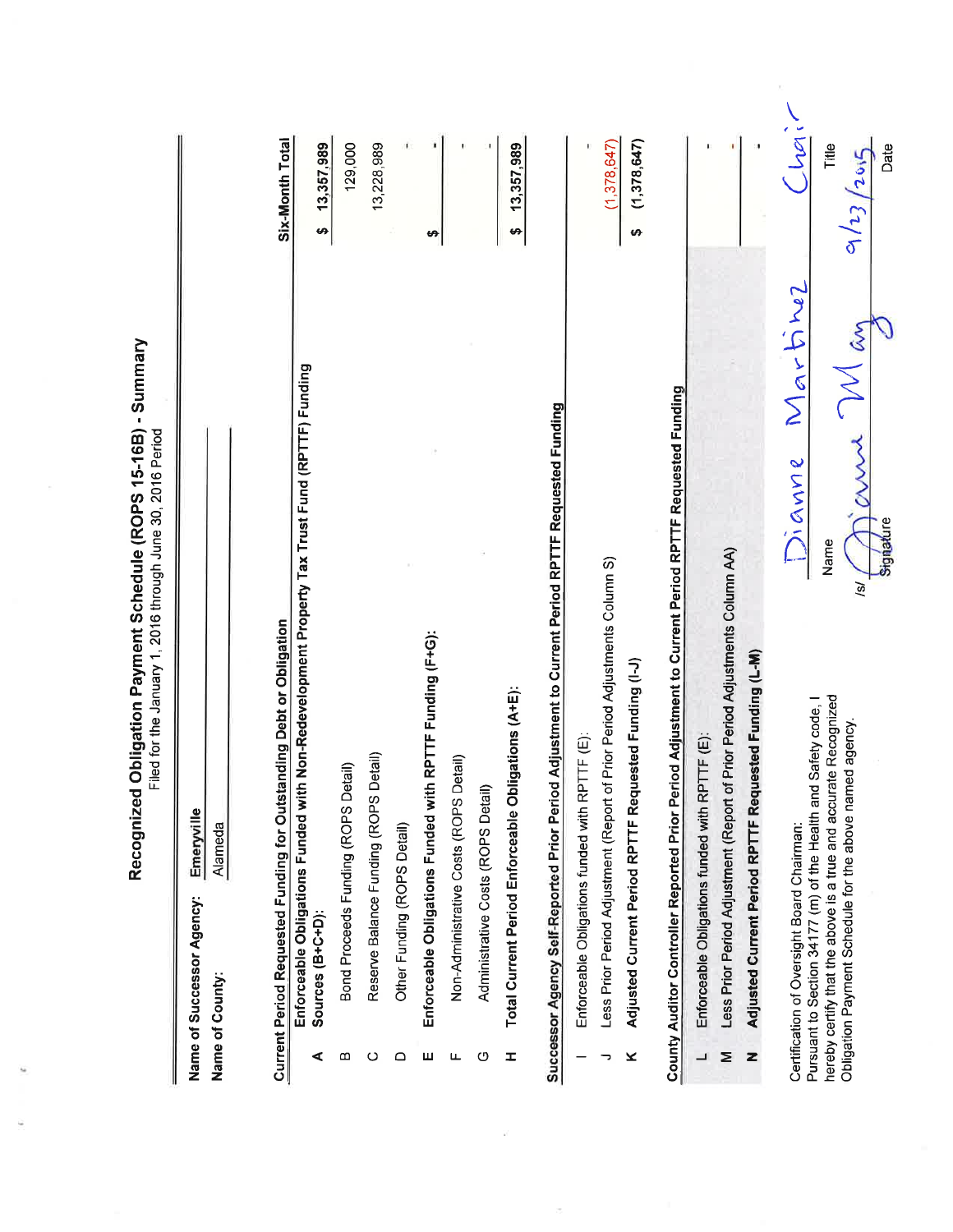|       |                                                                                                                                                                                 |                                          |                                             |                                               |                                                                   | Emeryville Recognized Obligation Payment Schedule (ROPS 15-16B) - ROPS Detail<br>January 1, 2016 through June 30, 2016<br>(Report Amounts in Whole Dollars)                                                                                                                                    |                     |                                                                               |              |              |                                                          |                       |                  |              |                    |                               |
|-------|---------------------------------------------------------------------------------------------------------------------------------------------------------------------------------|------------------------------------------|---------------------------------------------|-----------------------------------------------|-------------------------------------------------------------------|------------------------------------------------------------------------------------------------------------------------------------------------------------------------------------------------------------------------------------------------------------------------------------------------|---------------------|-------------------------------------------------------------------------------|--------------|--------------|----------------------------------------------------------|-----------------------|------------------|--------------|--------------------|-------------------------------|
| A     | в.                                                                                                                                                                              | $\mathbf{c}$                             | D                                           | E                                             | E                                                                 | G                                                                                                                                                                                                                                                                                              | H                   |                                                                               |              |              |                                                          | M                     | $\mathbf N$      | O            |                    | P                             |
|       |                                                                                                                                                                                 |                                          |                                             |                                               |                                                                   |                                                                                                                                                                                                                                                                                                |                     |                                                                               |              |              | Non-Redevelopment Property Tax Trust Fund<br>(Non-RPTTF) | <b>Funding Source</b> |                  | <b>RPTTF</b> |                    |                               |
| Item# | Project Name / Debt Obligation                                                                                                                                                  | <b>Obligation Type</b>                   | Contract/Agreement<br><b>Execution Date</b> | Contract/Agreement<br><b>Termination Date</b> | Payee                                                             | <b>Description/Project Scope</b>                                                                                                                                                                                                                                                               | <b>Project Area</b> | <b>Total Outstanding</b><br>Debt or Obligation<br>129,868,564<br>$\mathbb{S}$ | Retired      | $129,000$ \$ | Bond Proceeds   Reserve Balance<br>13,228,989            | <b>Other Funds</b>    | Non-Admin<br>- 8 | Admin<br>-15 | $-1$ \$            | Six-Month Total<br>13,357,989 |
|       | 1 Administrative Cost Allowance Per<br>4 Contract for services                                                                                                                  | <b>Admin Costs</b><br><b>Admin Costs</b> | 1/1/2015<br>1/1/2015                        | 6/30/2016<br>6/30/2016                        | <b>Emeryville Successor</b><br>Renne Sloane Holtzman<br>Sakai LLP | <b>ADM-Finance Administrative Cost</b><br>ADM-Oversight Board Legal Counsel<br>Provide legal advice to Board                                                                                                                                                                                   | Both<br><b>Both</b> | 25,000                                                                        | N.<br>N      |              | 80,000<br>25,000                                         |                       |                  |              | - 93<br>- \$       | 80,000<br>25,000              |
|       | 8 Amended and Restated Affordable<br><b>Housing Reimbursement</b><br>Agreement: First Amendment to<br>Amended and Restated Affordable<br><b>Housing Reimbursement Agreement</b> | Project Management 2/15/2011<br>Costs    |                                             | 12/31/2023                                    | <b>City of Emeryville-Housing</b><br><b>Successor</b>             | AH-3706 San Pablo Avenue/1025<br><b>MacArthur Project Management</b><br>2/15/11<br>6/27/11                                                                                                                                                                                                     | Emeryville          | 60,000                                                                        | $\mathbf{Y}$ |              |                                                          |                       |                  |              | - \$               |                               |
|       | 9 Property taxes                                                                                                                                                                | <b>Miscellaneous</b>                     | 12/16/2010                                  | 6/30/2016                                     | <b>Alameda County</b>                                             | AH-3706 San Pablo Avenue/1025<br><b>MacArthur Property taxes and</b><br>assessments                                                                                                                                                                                                            | Emeryville          | 68,000                                                                        | <b>Y</b>     |              |                                                          |                       |                  |              | $\mathfrak{L}$     |                               |
|       | 10 Affordable Housing Option<br>Agreement (Feb 15, 2011)                                                                                                                        | Remediation                              | 2/15/2011                                   | 12/31/2023                                    | City of Emeryville-Housing<br>Successor                           | AH-3706 San Pablo Avenue/1025<br>MacArthur Remediation of 3706 SPA                                                                                                                                                                                                                             | Emeryville          | 200,000                                                                       | N            |              | 200,000                                                  |                       |                  |              | - \$               | 200,000                       |
|       | 11 Contract for services                                                                                                                                                        | Property<br>Maintenance                  | 1/1/2015                                    | 6/30/2016                                     | National Const. Rental                                            | AH-3706 San Pablo Avenue/1025<br>MacArthur Temp Pole at 3706 SPA-<br>Billboard                                                                                                                                                                                                                 | Emeryville          | 600                                                                           | N            |              |                                                          |                       |                  |              | - \$               |                               |
|       | 23 Contract for services                                                                                                                                                        | Property<br>Maintenance                  | 4/1/2008                                    | 6/30/2016                                     | <b>Arthur Young</b>                                               | <b>AH-Adeline Properties 3602</b><br>Adeline/1122 36th Debris removal                                                                                                                                                                                                                          | Emeryville          | 1,200                                                                         | <b>Y</b>     |              |                                                          |                       |                  |              | -\$                |                               |
|       | 24 Property taxes                                                                                                                                                               | <b>Miscellaneous</b>                     | 2/15/2011                                   | 6/30/2016                                     | <b>Alameda County</b>                                             | <b>AH-Adeline Properties Property taxes</b><br>and assessments<br>2/7/00 & 12/10/00                                                                                                                                                                                                            | <b>Emeryville</b>   | 1,200                                                                         | <b>Y</b>     |              |                                                          |                       |                  |              | $\mathfrak{L}$     |                               |
|       | 29 Contract for services                                                                                                                                                        | Professional<br><b>Services</b>          | 1/1/2011                                    | 6/30/2016                                     | <b>Spanish Speaking Unity</b>                                     | <b>AH-Homebuyer Program Homebuyer</b><br>counseling                                                                                                                                                                                                                                            | Both                | 4,788                                                                         | $\mathbf{Y}$ |              |                                                          |                       |                  |              | -\$                |                               |
|       | 34 Building Holding Costs                                                                                                                                                       | Property<br>Maintenance                  | 7/1/2014                                    | 6/30/2016                                     | <b>EBMUD</b>                                                      | Vacant properties Water service                                                                                                                                                                                                                                                                | Emeryville          | 3,680                                                                         | N.           |              | 3,000                                                    |                       |                  |              | - \$               | 3,000                         |
|       | 39 Professional Services Agreement<br>(September 1, 2010)                                                                                                                       | Litigation                               | 9/1/2010                                    | 6/30/2016                                     | Cox Castle Nicholsen                                              | <b>ENV-Bay Street - Site B Cost Recovery Emeryville</b><br>Site B environmental cost recovery<br>litigation                                                                                                                                                                                    |                     | 184,000                                                                       | N            |              | 50,000                                                   |                       |                  |              |                    | 50,000                        |
|       | 40 Settlements w/ Chevron, Adams,<br>Koeckritz, Robinson, UPRR (July 23,<br>2010); Agency v Robinson et.al.;<br>Alameda County Sup Ct, Case No.<br>RG06-267594                  | Remediation                              | 7/23/2010                                   | 6/30/2016                                     | EKI, California EPA -<br>DTSC, Clearwater & other<br>vendors      | <b>ENV-Bay Street - Site B Groundwater</b><br>Remediation Costs to remediate<br>groundwater beneath Site B from on-<br>site and off-site sources                                                                                                                                               | Emeryville          | 4,981,000                                                                     | N            |              |                                                          |                       |                  |              | - \$               |                               |
|       | 41 Professional Services Agreement                                                                                                                                              | Remediation                              | 10/6/2004                                   | 6/30/2017                                     | Erler & Kalinowski (EKI)                                          | <b>ENV-Bay Street - Site B Groundwater</b><br>Remediation Environmental engineer<br>re on-going groundwater remediation at<br>Site B<br>10/6/2004; 12/2/2005; 5/19/2006;<br>2/16/2007; 2/19/2007; 6/9/2008;<br>12/15/2008; 5/5/2009; 8/11/2009;<br>3/17/2010;<br>4/18/2011;6/18/2013;6/16/2015 | Emeryville          | 1,591,900                                                                     | N            |              | 550,000                                                  |                       |                  |              | <b>S</b>           | 550,000                       |
|       | 43 Environmental Oversight Agreement Remediation                                                                                                                                |                                          | 6/27/2011                                   | 6/30/2017                                     | California EPA - DTSC                                             | ENV-Bay Street - Site B Groundwater<br>Remediation Site B groundwater<br>remediation oversight                                                                                                                                                                                                 | Emeryville          | 50,000                                                                        | N            |              | 25,000                                                   |                       |                  |              | - S                | 25,000                        |
|       | 44 Professional Services Agreement<br>PSA (3/31/2003); 1st Amendment to<br>$PSA (04/20/2004);$ 2nd Amendment<br>to PSA (10/5/2011)                                              | Remediation                              | 3/31/2003                                   | 12/31/2022                                    | Erler & Kalinowski (EKI)                                          | ENV-Bay Street Site - A Groundwater<br>Monitoring Environmental engineer re<br>on-going groundwater monitoring at<br>Bay Street/Site A<br>3/31/2003; 4/20/2004; 10/5/2011                                                                                                                      | Shellmound          | 404,312                                                                       | N            |              | 25,000                                                   |                       |                  |              | $\mathbf{\hat{s}}$ | 25,000                        |
|       | 45 Environmental Oversight Agreement Remediation<br>(Amended 3/13/07)                                                                                                           |                                          | 3/13/2007                                   | 12/31/2022                                    | California EPA - DTSC                                             | ENV-Bay Street Site - A Groundwater<br>Monitoring Regulatory Oversight<br>7/20/98<br>12/31/22                                                                                                                                                                                                  | Shellmound          | 228,463                                                                       | N            |              | 5,000                                                    |                       |                  |              | $\mathbb{S}$       | 5,000                         |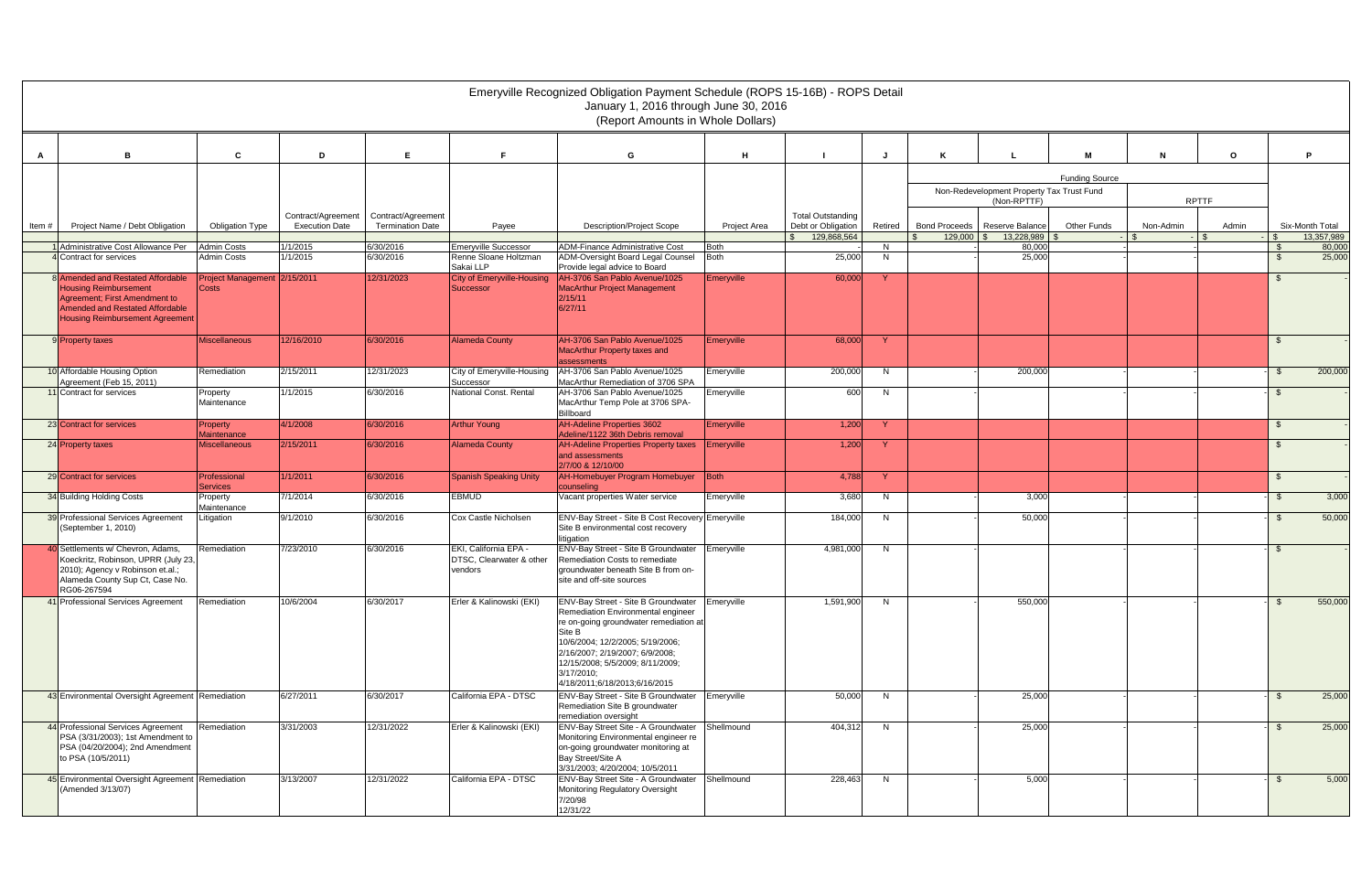|       |                                                                            |                                 |                                             |                                               |                                                | Emeryville Recognized Obligation Payment Schedule (ROPS 15-16B) - ROPS Detail<br>January 1, 2016 through June 30, 2016<br>(Report Amounts in Whole Dollars) |                     |                                                |         |                      |                                           |                       |           |              |                |                 |
|-------|----------------------------------------------------------------------------|---------------------------------|---------------------------------------------|-----------------------------------------------|------------------------------------------------|-------------------------------------------------------------------------------------------------------------------------------------------------------------|---------------------|------------------------------------------------|---------|----------------------|-------------------------------------------|-----------------------|-----------|--------------|----------------|-----------------|
|       |                                                                            |                                 |                                             |                                               |                                                |                                                                                                                                                             |                     |                                                |         |                      |                                           |                       |           |              |                |                 |
| A     | в                                                                          | $\mathbf{c}$                    | D                                           | F.                                            |                                                | G                                                                                                                                                           | H                   |                                                | IJ      |                      |                                           | м                     | N         | $\Omega$     |                | D               |
|       |                                                                            |                                 |                                             |                                               |                                                |                                                                                                                                                             |                     |                                                |         |                      |                                           | <b>Funding Source</b> |           |              |                |                 |
|       |                                                                            |                                 |                                             |                                               |                                                |                                                                                                                                                             |                     |                                                |         |                      | Non-Redevelopment Property Tax Trust Fund |                       |           |              |                |                 |
|       |                                                                            |                                 |                                             |                                               |                                                |                                                                                                                                                             |                     |                                                |         |                      | (Non-RPTTF)                               |                       |           | <b>RPTTF</b> |                |                 |
|       | Project Name / Debt Obligation                                             |                                 | Contract/Agreement<br><b>Execution Date</b> | Contract/Agreement<br><b>Termination Date</b> |                                                | <b>Description/Project Scope</b>                                                                                                                            | <b>Project Area</b> | <b>Total Outstanding</b><br>Debt or Obligation | Retired | <b>Bond Proceeds</b> | Reserve Balance                           | <b>Other Funds</b>    | Non-Admin | Admin        |                | Six-Month Total |
| Item# | 46 Settlement Agreement & Order (Feb Remediation                           | <b>Obligation Type</b>          | 2/23/2001                                   | 12/31/2022                                    | Payee<br><b>Sherwin Williams</b>               | ENV-Bay Street Site - A Groundwater                                                                                                                         | Shellmound          |                                                | N.      |                      |                                           |                       |           |              |                |                 |
|       | 23, 2001) - Agency v Elementis; US                                         |                                 |                                             |                                               |                                                | Monitoring Reimbursement of                                                                                                                                 |                     |                                                |         |                      |                                           |                       |           |              |                |                 |
|       | District Ct, Case No. C99-03719<br><b>WHA</b>                              |                                 |                                             |                                               |                                                | Groundwater Monitoring/Remediation<br>Costs w/credit for sums paid to EKI                                                                                   |                     |                                                |         |                      |                                           |                       |           |              |                |                 |
|       | 47 Disposition and Development                                             | Remediation                     | 9/23/1999                                   | 12/31/2022                                    | Madison Bay Street LLC                         | ENV-Bay Street Site - A Groundwater                                                                                                                         | <b>Shellmound</b>   |                                                | N       |                      |                                           |                       |           |              | - \$           |                 |
|       | Agreement (Section 212) - Long<br>Term Risk Management Plan                |                                 |                                             |                                               |                                                | Monitoring Responsible for costs of<br>groundwater monitoring and                                                                                           |                     |                                                |         |                      |                                           |                       |           |              |                |                 |
|       |                                                                            |                                 |                                             |                                               |                                                | remediation as between Agency and                                                                                                                           |                     |                                                |         |                      |                                           |                       |           |              |                |                 |
|       | 48 City/Agency Purchase & Sale                                             | Remediation                     | 6/4/2009                                    | 12/31/2015                                    | City of Emeryville as                          | <b>Bay Street Partners</b><br><b>ENV-Corporation Yard Remediation</b>                                                                                       | Emeryville          |                                                | N       |                      |                                           |                       |           |              | -\$            |                 |
|       | Agreement (June 4, 2009) - Corp                                            |                                 |                                             |                                               | Indemnitee                                     | Indemnification of City for costs of                                                                                                                        |                     |                                                |         |                      |                                           |                       |           |              |                |                 |
|       | Yard/Jan 27, 2012 Claim of City of<br>Emeryville-California Tort Claim Act |                                 |                                             |                                               |                                                | remediation and monitoring of soil and<br>groundwater contamination                                                                                         |                     |                                                |         |                      |                                           |                       |           |              |                |                 |
|       | 49 Professional Services Agreement                                         | Legal                           | 9/1/2010                                    | 6/30/2016                                     | Cox Castle Nicholsen                           | <b>ENV-Corporation Yard Remediation</b>                                                                                                                     | Emeryville          | 350,000                                        | N       |                      | 250,000                                   |                       |           |              | -\$            | 250,000         |
|       | (September 1, 2010)                                                        |                                 |                                             |                                               |                                                | Legal services relating to recovery of                                                                                                                      |                     |                                                |         |                      |                                           |                       |           |              |                |                 |
|       | 50 Voluntary Cleanup Agreement                                             | Remediation                     | 1/31/2012                                   | 6/30/2016                                     | California EPA - DTSC                          | remediation costs<br><b>ENV-Corporation Yard Remediation</b>                                                                                                | Emeryville          | 40,000                                         | N       |                      | 25,000                                    |                       |           |              | \$             | 25,000          |
|       | (January 31, 2012)                                                         |                                 |                                             |                                               |                                                | Oversight of assessment, remediation                                                                                                                        |                     |                                                |         |                      |                                           |                       |           |              |                |                 |
|       | 51 Professional Services Agreement                                         | Remediation                     | 1/31/2012                                   | 7/31/2019                                     | Erler & Kalinowski (EKI)                       | and monitoring of hazardous materials<br><b>ENV-Corporation Yard Remediation</b>                                                                            | Emeryville          | 1,209,000                                      | N       |                      | 750,000                                   |                       |           |              | \$.            | 750,000         |
|       | (January 31, 2012)                                                         |                                 |                                             |                                               |                                                | and monitoring of soil and                                                                                                                                  |                     |                                                |         |                      |                                           |                       |           |              |                |                 |
|       |                                                                            |                                 |                                             |                                               |                                                | groundwater contamination                                                                                                                                   |                     |                                                |         |                      |                                           |                       |           |              |                |                 |
|       | 60 Tax Allocation Revenue Bond<br>ovenants                                 | Fees                            | 9/1/1995                                    | 9/1/2034                                      | <b>Emeryville Successor</b><br>Agency          | <b>F-Finance Annual Continuing</b><br>Disclosure reporting                                                                                                  | Both                | 204,000                                        | Y.      |                      |                                           |                       |           |              | -\$            |                 |
|       | 61 Tax Allocation Revenue Bond                                             | Fees                            | 8/12/2004                                   | 9/1/2034                                      | <b>Bank of New York Mellon</b>                 | F-Finance Arbitrage/Rebate                                                                                                                                  | <b>Both</b>         | 86,750                                         | Y.      |                      |                                           |                       |           |              | $\mathfrak{L}$ |                 |
|       | ovenants<br>62 Contract for services                                       | <b>Admin Costs</b>              | 11/30/2009                                  | 6/30/2016                                     | Lance Soll & Lunghard                          | calculations<br><b>F-Finance Audit Services</b>                                                                                                             | Both                | 45,000                                         | N       |                      |                                           |                       |           |              | -\$            |                 |
|       | 63 Bank account                                                            | Fees                            | 1/1/2015                                    | 6/30/2016                                     | <b>Wells Fargo Bank</b>                        | F-Finance Bank fees                                                                                                                                         | <b>Both</b>         | 15,000                                         | N       |                      |                                           |                       |           |              | -\$            |                 |
|       | 64 Bond Trustee Fees<br>67 Contract for services                           | Fees<br>Professional            | 9/1/1995<br>1/12/1990                       | 9/1/2034<br>6/30/2016                         | Bank of New York Mellon<br><b>MuniServices</b> | F-Finance Bond Trustee services<br>F-Finance Property Tax Audit Services Both                                                                               | <b>Both</b>         | 16,000<br>6,000                                | N<br>N  |                      |                                           |                       |           |              | - \$           |                 |
|       |                                                                            | <b>Services</b>                 |                                             |                                               |                                                |                                                                                                                                                             |                     |                                                |         |                      |                                           |                       |           |              |                |                 |
|       | 71 Supplemental ERAF Shift in<br>accordance with HSC 33690(c)(1),          | SERAF/ERAF                      | 5/4/2010                                    | 9/1/2034                                      | City of Emeryville-Housing                     | <b>F-Finance SERAF Loan</b>                                                                                                                                 | <b>Both</b>         |                                                | Y       |                      |                                           |                       |           |              | -\$            |                 |
|       | Resolution RD 19-10                                                        |                                 |                                             |                                               | Successor                                      |                                                                                                                                                             |                     |                                                |         |                      |                                           |                       |           |              |                |                 |
|       | 80 Lease (3/2/1993)                                                        | Miscellaneous                   | 3/2/1993                                    | 10/15/2018                                    | Alameda County                                 | PI-Amtrak Station Property Taxes for<br>Amtrak Stn                                                                                                          | Emeryville          | 280,000                                        | N       |                      | 15,000                                    |                       |           |              | \$             | 15,000          |
|       | 81 Lease (3/2/1993)                                                        | Property Dispositions 3/2/1993  |                                             | 10/15/2018                                    | <b>Wareham Development</b><br>Corp             | PI-Amtrak Station Obligation to<br>purchase upon termination                                                                                                | Emeryville          |                                                | N       |                      |                                           |                       |           |              | -\$            |                 |
|       | 82 Amended and Restated Passenger                                          | Property Dispositions 1/19/2000 |                                             | 10/15/2018                                    | National Railroad                              | PI-Amtrak Station Sublease of Amtrak Emeryville                                                                                                             |                     |                                                | N       |                      |                                           |                       |           |              | - \$           |                 |
|       | Station Lease/Purchase                                                     |                                 |                                             |                                               | Passenger Corp                                 | station - obligation to sell upon<br>termination                                                                                                            |                     |                                                |         |                      |                                           |                       |           |              |                |                 |
|       | 103 Tax Allocation Revenue Bond                                            | Professional                    | 7/1/2014                                    | 6/30/2016                                     | <b>Wildan Financial</b>                        | F-Finance Annual Continuing                                                                                                                                 | <b>Both</b>         | 8,000                                          | N       |                      |                                           |                       |           |              | \$             |                 |
|       | covenants                                                                  | Services                        |                                             |                                               |                                                | Disclosure reporting                                                                                                                                        |                     |                                                |         |                      |                                           |                       |           |              |                |                 |
|       | 104 Tax Allocation Revenue Bond<br>covenants                               | Professional<br>Services        | 7/1/2014                                    | 6/30/2016                                     | PFM Group                                      | F-Finance Arbitrage/Rebate<br>calculations                                                                                                                  | <b>Both</b>         | 15,000                                         | N       |                      |                                           |                       |           |              | $\mathfrak{S}$ |                 |
|       | 106 Professional Services Agreement                                        | Legal                           | 8/30/2010                                   | 6/30/2016                                     | <b>Burke Williams Sorenson</b>                 | Emeryville Successor Agency v. Ana                                                                                                                          | Both                | 50,000                                         | -Y      |                      |                                           |                       |           |              | \$             |                 |
|       | (August 30, 2010)                                                          |                                 |                                             |                                               |                                                | Matosantos Case No. 34-2012-<br>80001264                                                                                                                    |                     |                                                |         |                      |                                           |                       |           |              |                |                 |
|       | 108 Lease (3/2/1993)                                                       | Property                        | 3/2/1993                                    | 10/15/2018                                    | Wareham Development                            | Amtrak Station Lease-Obligation to pay                                                                                                                      |                     | 100,000                                        | N       |                      | 25,000                                    |                       |           |              | \$             | 25,000          |
|       | 110 3607 San Pablo Remediation-EPA                                         | Remediation                     | 1/15/2013                                   | 10/31/2015                                    | City of Emeryville                             | 3706 San Pablo Avenue Affordable                                                                                                                            |                     | 37,938                                         | -Y      |                      |                                           |                       |           |              | -\$            |                 |
|       | <b>Grant matching requirement</b>                                          |                                 |                                             |                                               |                                                | <b>Housing Remediation-EPA Grant</b>                                                                                                                        |                     |                                                |         |                      |                                           |                       |           |              |                |                 |
|       |                                                                            |                                 | 9/16/2008                                   |                                               |                                                |                                                                                                                                                             |                     |                                                | N       |                      |                                           |                       |           |              |                |                 |
|       | Parking Garage Maintenance                                                 | Maintenance                     |                                             |                                               | Association                                    | Parking Garage Maintenance                                                                                                                                  |                     |                                                |         |                      |                                           |                       |           |              |                |                 |
|       | 111 Glashaus Reciprocal Easement and Property<br>Agreement                 | Maintenance                     |                                             | 6/30/2016                                     | Corp.<br>Glashaus Owners                       | for maintenance costs<br>matching requirement<br>Glashaus Reciprocal Easement and<br>Agreement - Maintenance                                                |                     | 25,000                                         |         |                      |                                           |                       |           |              | $\sqrt{2}$     |                 |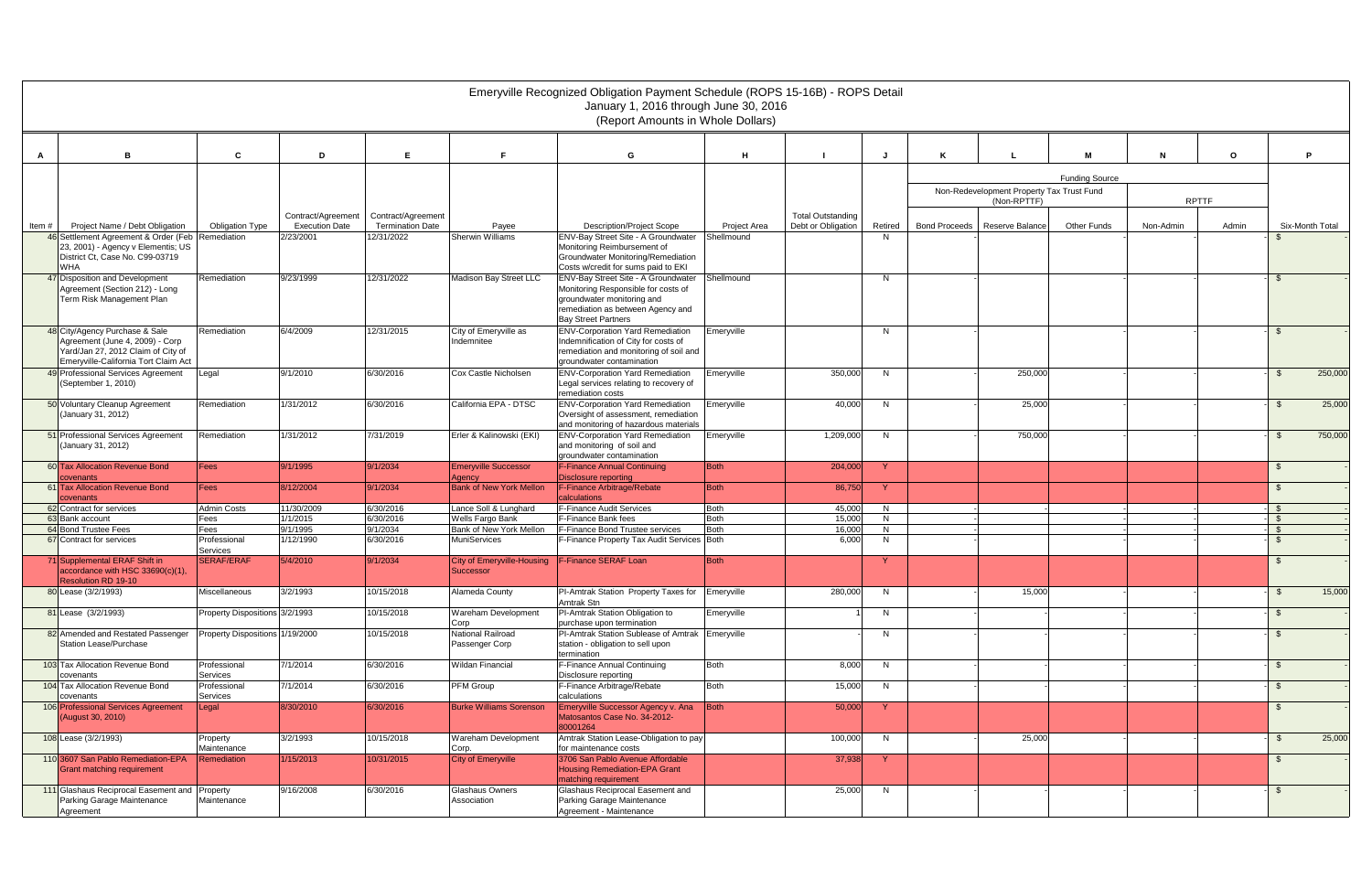|            |                                                                        |                                                |                                    |                               |                                         | Emeryville Recognized Obligation Payment Schedule (ROPS 15-16B) - ROPS Detail<br>January 1, 2016 through June 30, 2016<br>(Report Amounts in Whole Dollars) |                     |                              |               |                                 |                                                          |                       |           |              |                                      |
|------------|------------------------------------------------------------------------|------------------------------------------------|------------------------------------|-------------------------------|-----------------------------------------|-------------------------------------------------------------------------------------------------------------------------------------------------------------|---------------------|------------------------------|---------------|---------------------------------|----------------------------------------------------------|-----------------------|-----------|--------------|--------------------------------------|
|            |                                                                        |                                                |                                    |                               |                                         |                                                                                                                                                             |                     |                              |               |                                 |                                                          |                       |           |              |                                      |
| A          | B                                                                      | C                                              | D                                  | E                             | E.                                      | G                                                                                                                                                           | H                   |                              |               |                                 |                                                          | м                     | N         | $\mathbf{o}$ | P                                    |
|            |                                                                        |                                                |                                    |                               |                                         |                                                                                                                                                             |                     |                              |               |                                 |                                                          | <b>Funding Source</b> |           |              |                                      |
|            |                                                                        |                                                |                                    |                               |                                         |                                                                                                                                                             |                     |                              |               |                                 | Non-Redevelopment Property Tax Trust Fund<br>(Non-RPTTF) |                       |           | <b>RPTTF</b> |                                      |
|            |                                                                        |                                                | Contract/Agreement                 | Contract/Agreement            |                                         |                                                                                                                                                             |                     | <b>Total Outstanding</b>     |               |                                 |                                                          |                       |           |              |                                      |
| Item#      | Project Name / Debt Obligation<br>112 Glashaus Reciprocal Easement and | <b>Obligation Type</b><br>Property             | <b>Execution Date</b><br>9/16/2008 | Termination Date<br>6/30/2016 | Payee<br>PG & E                         | <b>Description/Project Scope</b><br>Glashaus Reciprocal Easement and                                                                                        | <b>Project Area</b> | Debt or Obligation<br>10,000 | Retired<br>N. | Bond Proceeds   Reserve Balance | 5,000                                                    | <b>Other Funds</b>    | Non-Admin | Admin        | Six-Month Total<br>5,000<br>-S       |
|            | Parking Garage Maintenance<br>Agreement                                | Maintenance                                    |                                    |                               |                                         | Parking Garage Maintenance<br>Agreement - Electricity                                                                                                       |                     |                              |               |                                 |                                                          |                       |           |              |                                      |
|            | 116 Tax Allocation Refunding Bonds,<br>2014A Debt Service Payment      | <b>Refunding Bonds</b><br>Issued After 6/27/12 | 9/3/2014                           | 9/1/2027                      | Bank of New York Mellon                 | Full annual debt service for calendar<br>2015 per bond docs. Interest payable<br>March 1 and Sept 1, principal payable<br>Sept 1                            | <b>Both</b>         | 95,450,000                   | N             |                                 | 9,768,950                                                |                       |           |              | 9,768,950<br>-\$                     |
|            | 117 Tax Allocation Refunding Bonds,<br>2014B Debt Service Payment      | <b>Refunding Bonds</b><br>Issued After 6/27/12 | 9/3/2014                           | 9/1/2024                      | Bank of New York Mellon                 | Full annual debt service for calendar<br>2015 per bond docs. Interest payable<br>March 1 and Sept 1, principal payable<br>Sept 1                            | <b>Both</b>         | 14,270,000                   | N             |                                 | 1,352,039                                                |                       |           |              | 1,352,039<br>- \$                    |
|            | 118 Professional Service Agreement                                     | Legal                                          | 8/30/2010                          | 6/30/2016                     | <b>Burke Williams Sorenson</b>          | Emeryville Successor Agency v.<br>Michael Cohen; LRPMP                                                                                                      | <b>Both</b>         | 125,000                      | N             |                                 | 75,000                                                   |                       |           |              | 75,000<br>\$                         |
|            | 119 Pre-2011 Excess Housing Bond<br>Proceeds Funding Agreement         | Miscellaneous                                  | 2/3/2015                           | 8/31/2017                     | City of Emeryville Housing<br>Successor | Transfer of excess bond proceeds to<br>the Low Moderate Income Housing<br>Asset Fund                                                                        | <b>Both</b>         | 129,000                      | N.            | 129,000                         |                                                          |                       |           |              | 129,000<br>$\mathfrak{F}$            |
|            | 120 Agreement Regarding SERAF<br>Repayment Schedule                    | SERAF/ERAF                                     | 2/3/2015                           | 9/1/2034                      | City of Emeryville Housing<br>Successor | Repayment of SERAF shift per HSC<br>33690- Resolution No RD19-10                                                                                            | <b>Both</b>         | 9,592,732                    | N             |                                 |                                                          |                       |           |              | \$                                   |
| 121        |                                                                        |                                                |                                    |                               |                                         |                                                                                                                                                             |                     |                              | N             |                                 |                                                          |                       |           |              | $\sqrt{3}$                           |
| 122<br>123 |                                                                        |                                                |                                    |                               |                                         |                                                                                                                                                             |                     |                              | N<br>N        |                                 |                                                          |                       |           |              | $\sqrt{3}$<br>$\mathsf{\$}$          |
| 124        |                                                                        |                                                |                                    |                               |                                         |                                                                                                                                                             |                     |                              | N             |                                 |                                                          |                       |           |              | $\mathsf{\$}$                        |
| 125<br>126 |                                                                        |                                                |                                    |                               |                                         |                                                                                                                                                             |                     |                              | N<br>N        |                                 |                                                          |                       |           |              | $\sqrt{3}$<br>$\sqrt{3}$             |
| 127        |                                                                        |                                                |                                    |                               |                                         |                                                                                                                                                             |                     |                              | N.            |                                 |                                                          |                       |           |              | $\mathfrak{S}$                       |
| 128<br>129 |                                                                        |                                                |                                    |                               |                                         |                                                                                                                                                             |                     |                              | N<br>N        |                                 |                                                          |                       |           |              | $\mathfrak{S}$<br>$\mathcal{S}$      |
| 130        |                                                                        |                                                |                                    |                               |                                         |                                                                                                                                                             |                     |                              | N             |                                 |                                                          |                       |           |              | $\mathsf{\$}$                        |
| 131<br>132 |                                                                        |                                                |                                    |                               |                                         |                                                                                                                                                             |                     |                              | N<br>N        |                                 |                                                          |                       |           |              | $\mathbb{S}$<br>$\mathbb{S}$         |
| 133        |                                                                        |                                                |                                    |                               |                                         |                                                                                                                                                             |                     |                              | N             |                                 |                                                          |                       |           |              | $\mathfrak{s}$                       |
| 134<br>135 |                                                                        |                                                |                                    |                               |                                         |                                                                                                                                                             |                     |                              | N<br>N        |                                 |                                                          |                       |           |              | $\mathfrak{s}$<br>$\mathbf{\hat{s}}$ |
| 136        |                                                                        |                                                |                                    |                               |                                         |                                                                                                                                                             |                     |                              | N             |                                 |                                                          |                       |           |              | _ ±                                  |
| 137        |                                                                        |                                                |                                    |                               |                                         |                                                                                                                                                             |                     |                              | N             |                                 |                                                          |                       |           |              | $\mathfrak{s}$                       |
| 138<br>139 |                                                                        |                                                |                                    |                               |                                         |                                                                                                                                                             |                     |                              | N<br>N        |                                 |                                                          |                       |           |              | $\frac{1}{2}$<br>$\mathbb{S}$        |
| 140        |                                                                        |                                                |                                    |                               |                                         |                                                                                                                                                             |                     |                              | N             |                                 |                                                          |                       |           |              | $\frac{1}{2}$                        |
| 141<br>142 |                                                                        |                                                |                                    |                               |                                         |                                                                                                                                                             |                     |                              | N<br>N        |                                 |                                                          |                       |           |              | $\sqrt{3}$<br>$\mathfrak{s}$         |
| 143        |                                                                        |                                                |                                    |                               |                                         |                                                                                                                                                             |                     |                              | N             |                                 |                                                          |                       |           |              | $\sqrt{3}$                           |
| 144<br>145 |                                                                        |                                                |                                    |                               |                                         |                                                                                                                                                             |                     |                              | N<br>N        |                                 |                                                          |                       |           |              | $\mathbb{S}$<br>$\mathbb{S}$         |
| 146        |                                                                        |                                                |                                    |                               |                                         |                                                                                                                                                             |                     |                              | N             |                                 |                                                          |                       |           |              | $\mathsf{\$}$                        |
| 147        |                                                                        |                                                |                                    |                               |                                         |                                                                                                                                                             |                     |                              | N             |                                 |                                                          |                       |           |              | $\mathbb{S}$                         |
| 148<br>149 |                                                                        |                                                |                                    |                               |                                         |                                                                                                                                                             |                     |                              | N<br>N        |                                 |                                                          |                       |           |              | $\frac{1}{2}$<br>$\mathsf{\$}$       |
| 150        |                                                                        |                                                |                                    |                               |                                         |                                                                                                                                                             |                     |                              | N             |                                 |                                                          |                       |           |              | $\mathfrak{s}$                       |
| 151<br>152 |                                                                        |                                                |                                    |                               |                                         |                                                                                                                                                             |                     |                              | N<br>N        |                                 |                                                          |                       |           |              | $\sqrt{3}$<br>$\mathbb{S}$           |
| 153        |                                                                        |                                                |                                    |                               |                                         |                                                                                                                                                             |                     |                              | N             |                                 |                                                          |                       |           |              | $\mathbb{S}$                         |
| 154<br>155 |                                                                        |                                                |                                    |                               |                                         |                                                                                                                                                             |                     |                              | N<br>N        |                                 |                                                          |                       |           |              | $\mathsf{\$}$<br>$\mathsf{\$}$       |
| 156        |                                                                        |                                                |                                    |                               |                                         |                                                                                                                                                             |                     |                              | N             |                                 |                                                          |                       |           |              | $\mathsf{\$}$                        |
| 157        |                                                                        |                                                |                                    |                               |                                         |                                                                                                                                                             |                     |                              | N             |                                 |                                                          |                       |           |              | $\mathsf{s}$                         |
| 158<br>159 |                                                                        |                                                |                                    |                               |                                         |                                                                                                                                                             |                     |                              | N<br>N        |                                 |                                                          |                       |           |              | $\sqrt{3}$<br>$\sqrt{3}$             |
| 160        |                                                                        |                                                |                                    |                               |                                         |                                                                                                                                                             |                     |                              | N             |                                 |                                                          |                       |           |              | $\sqrt{3}$                           |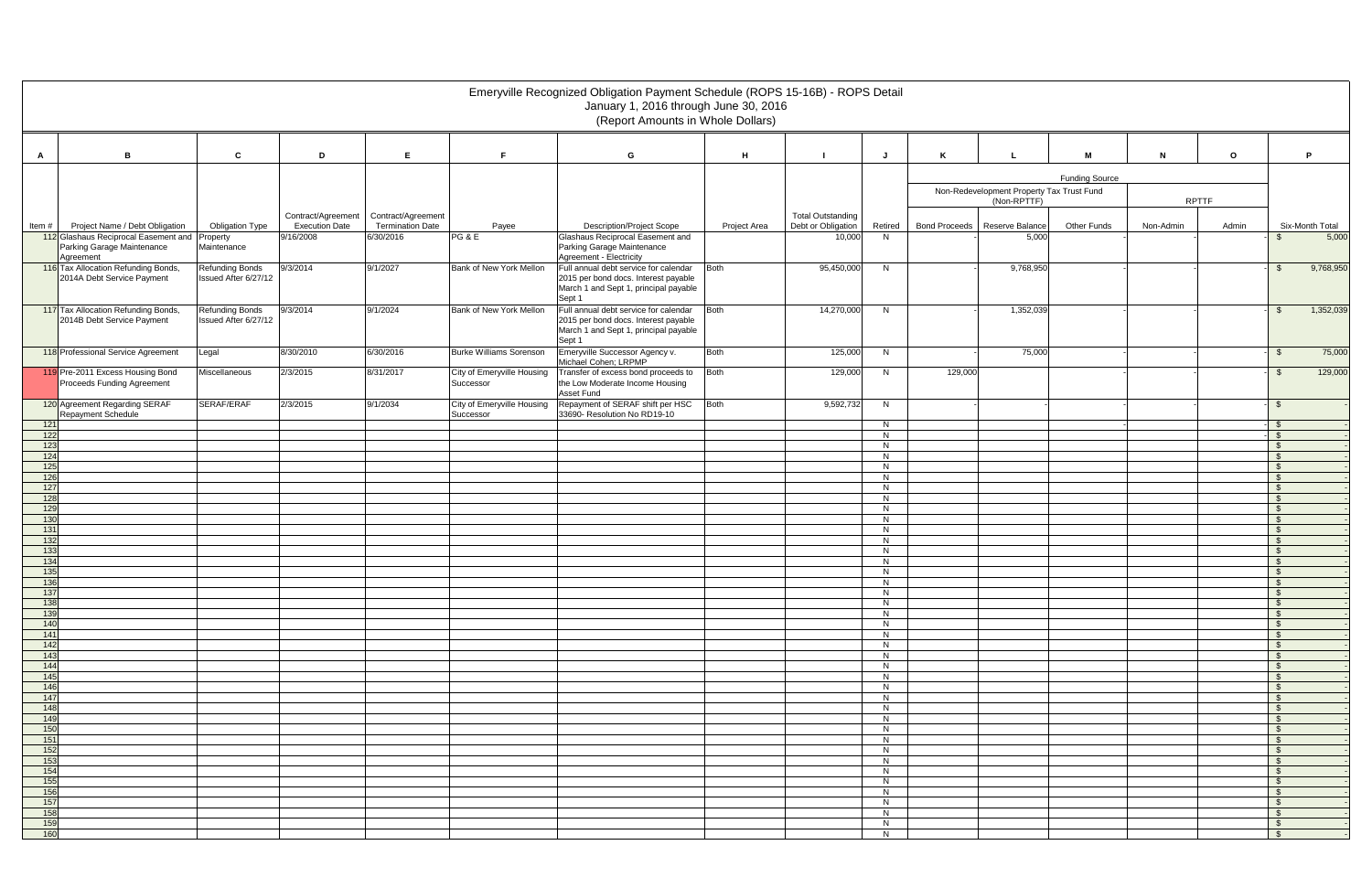## **Emeryville Recognized Obligation Payment Schedule (ROPS 15-16B) - Report of Cash Balances (Report Amounts in Whole Dollars)**

|                | Pursuant to Health and Safety Code section 34177 (I), Redevelopment Property Tax Trust Fund (RPTTF) may be listed as a source of payment on the ROPS, but only to the extent no other funding source is available or when paym<br>property tax revenues is required by an enforceable obligation. For tips on how to complete the Report of Cash Balances Form, see [INSERT URL LINK TO CASH BALANCE TIPS SHEET] |                                          |                                      |                                                                        |                                                                                 |                                    |                           |                                                                                                                                                            |
|----------------|------------------------------------------------------------------------------------------------------------------------------------------------------------------------------------------------------------------------------------------------------------------------------------------------------------------------------------------------------------------------------------------------------------------|------------------------------------------|--------------------------------------|------------------------------------------------------------------------|---------------------------------------------------------------------------------|------------------------------------|---------------------------|------------------------------------------------------------------------------------------------------------------------------------------------------------|
| Α              | в                                                                                                                                                                                                                                                                                                                                                                                                                | C                                        | D                                    | E                                                                      | F                                                                               | G                                  | н.                        |                                                                                                                                                            |
|                |                                                                                                                                                                                                                                                                                                                                                                                                                  |                                          |                                      |                                                                        | <b>Fund Sources</b>                                                             |                                    |                           |                                                                                                                                                            |
|                |                                                                                                                                                                                                                                                                                                                                                                                                                  |                                          | <b>Bond Proceeds</b>                 |                                                                        | <b>Reserve Balance</b>                                                          | Other                              | <b>RPTTF</b>              |                                                                                                                                                            |
|                | <b>Cash Balance Information by ROPS Period</b>                                                                                                                                                                                                                                                                                                                                                                   | Bonds Issued on<br>or before<br>12/31/10 | Bonds Issued on<br>or after 01/01/11 | Prior ROPS<br>period balances<br>and DDR RPTTF<br>balances<br>retained | Prior ROPS<br><b>RPTTF</b><br>distributed as<br>reserve for future<br>period(s) | Rent.<br>Grants,<br>Interest, Etc. | Non-Admin<br>and<br>Admin | <b>Comments</b>                                                                                                                                            |
|                | ROPS 14-15B Actuals (01/01/15 - 06/30/15)                                                                                                                                                                                                                                                                                                                                                                        |                                          |                                      |                                                                        |                                                                                 |                                    |                           |                                                                                                                                                            |
|                | 1 Beginning Available Cash Balance (Actual 01/01/15)                                                                                                                                                                                                                                                                                                                                                             | 164,333                                  |                                      | 19,011,946                                                             |                                                                                 | 97,478                             | 3,853,537                 |                                                                                                                                                            |
|                | 2 Revenue/Income (Actual 06/30/15)<br>RPTTF amounts should tie to the ROPS 14-15B distribution from the<br>County Auditor-Controller during January 2015                                                                                                                                                                                                                                                         | 2,261                                    |                                      | 28,502                                                                 |                                                                                 | 1,139,826                          | 11,618,259 past.          | In Other revenue, added a reconciling item of<br>\$226,068. This stems from us not having properly<br>tracked "Other" and RPTTF vs reserves in the         |
| 3              | <b>Expenditures for ROPS 14-15B Enforceable Obligations (Actual</b><br>06/30/15)<br>RPTTF amounts, H3 plus H4 should equal total reported actual<br>expenditures in the Report of PPA, Columns L and Q                                                                                                                                                                                                           |                                          |                                      | 932,820                                                                |                                                                                 |                                    | 3,296,652                 |                                                                                                                                                            |
|                | 4 Retention of Available Cash Balance (Actual 06/30/15)<br>RPTTF amount retained should only include the amounts distributed as<br>reserve for future period(s)                                                                                                                                                                                                                                                  |                                          |                                      |                                                                        |                                                                                 |                                    | 8,538,207                 | This represents the princ & int payments on<br>9/1/15 for the Series 2014A and B refunding<br>bonds. \$2,584,218 was paid on 3/1/15.                       |
|                | 5 ROPS 14-15B RPTTF Prior Period Adjustment<br>RPTTF amount should tie to the self-reported ROPS 14-15B PPA in the<br>Report of PPA, Column S                                                                                                                                                                                                                                                                    |                                          |                                      | No entry required                                                      |                                                                                 |                                    | 1,378,647                 |                                                                                                                                                            |
| 6              | <b>Ending Actual Available Cash Balance</b><br>C to G = $(1 + 2 - 3 - 4)$ , H = $(1 + 2 - 3 - 4 - 5)$                                                                                                                                                                                                                                                                                                            | \$s                                      | $166,594$ \$                         | s.<br>$18,107,628$ \ \$                                                |                                                                                 | \$1,237,304                        | 2,258,290<br>- \$         |                                                                                                                                                            |
|                | ROPS 15-16A Estimate (07/01/15 - 12/31/15)                                                                                                                                                                                                                                                                                                                                                                       |                                          |                                      |                                                                        |                                                                                 |                                    |                           |                                                                                                                                                            |
| $\overline{7}$ | Beginning Available Cash Balance (Actual 07/01/15)<br>$(C, D, E, G = 4 + 6, F = H4 + F4 + F6, and H = 5 + 6)$                                                                                                                                                                                                                                                                                                    | $\mathbf{s}$                             | $166,594$ \$                         | \$18,107,628                                                           | \$<br>8,538,207                                                                 | \$1,237,304                        | S.<br>3,636,937           |                                                                                                                                                            |
|                | 8 Revenue/Income (Estimate 12/31/15)<br>RPTTF amounts should tie to the ROPS 15-16A distribution from the<br>County Auditor-Controller during June 2015                                                                                                                                                                                                                                                          |                                          | 200                                  |                                                                        |                                                                                 | 110,000                            |                           |                                                                                                                                                            |
|                | 9 Expenditures for ROPS 15-16A Enforceable Obligations (Estimate<br>12/31/15)                                                                                                                                                                                                                                                                                                                                    | 37,938                                   |                                      | 4,094,543                                                              | 8,538,207                                                                       |                                    |                           | Princ & int payment on 9/1/15 for 2014A and B                                                                                                              |
|                | 10 Retention of Available Cash Balance (Estimate 12/31/15)<br>RPTTF amount retained should only include the amounts distributed as<br>reserve for future period(s)                                                                                                                                                                                                                                               |                                          |                                      |                                                                        |                                                                                 |                                    |                           |                                                                                                                                                            |
|                | 11 Ending Estimated Available Cash Balance (7 + 8 - 9 -10)                                                                                                                                                                                                                                                                                                                                                       | Ŝ.                                       | $128,856$ \$                         |                                                                        |                                                                                 | $-$ \$ 1.347.304                   | \$                        | This will become part of the beg. reserve balance<br>for next ROPS period. No further RPTTF balance<br>3,636,937 as no new funds were requested in 15-16B. |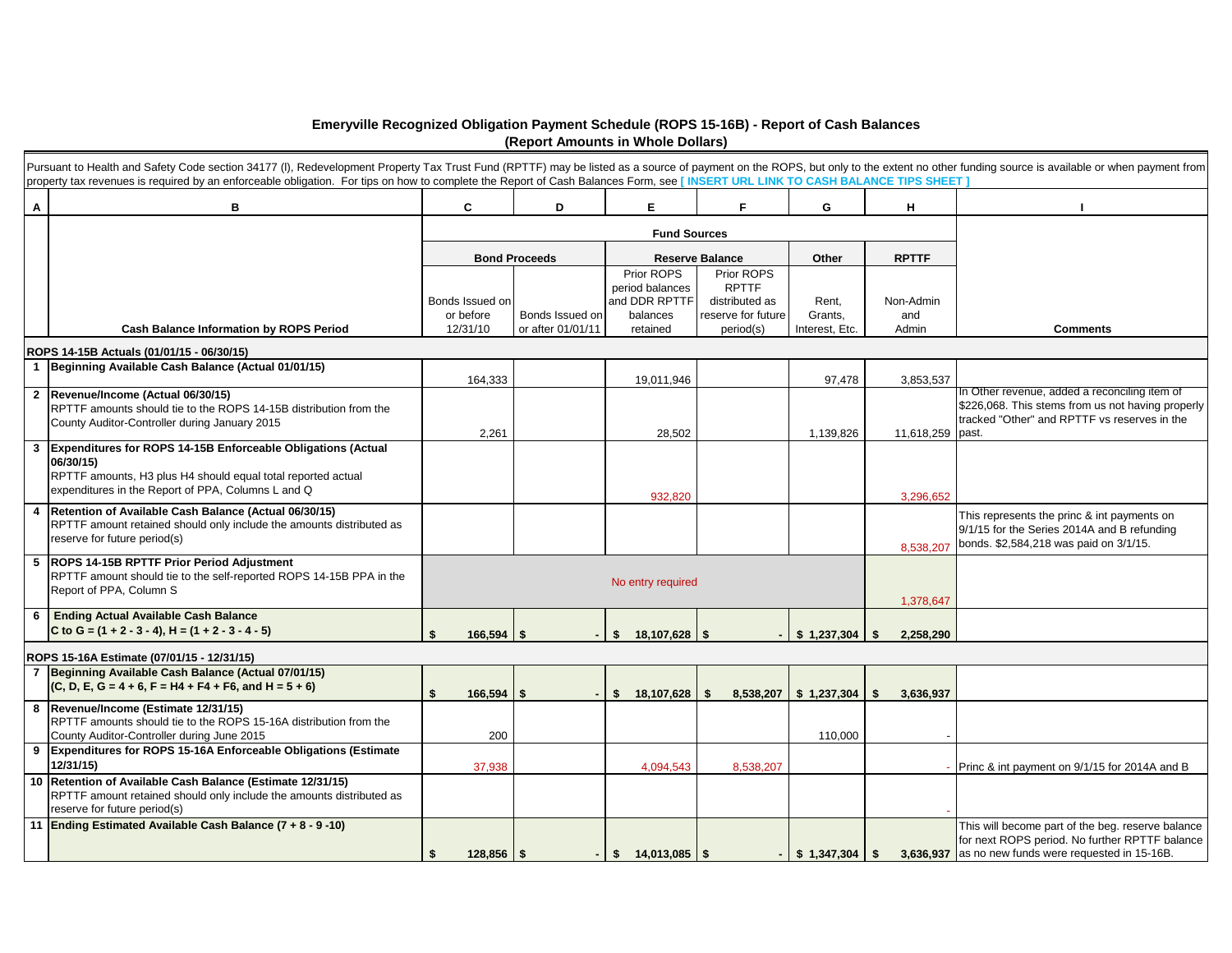|               | January through June 2015) period. The amount of                                                   | stments self-reported by SAs are subject to audit by the                                              |                    |
|---------------|----------------------------------------------------------------------------------------------------|-------------------------------------------------------------------------------------------------------|--------------------|
| Q             | R                                                                                                  | s                                                                                                     | T                  |
|               |                                                                                                    |                                                                                                       |                    |
|               |                                                                                                    | Net SA Non-Admin<br>and Admin PPA<br>(Amount Used to<br>Offset ROPS 15-16B<br><b>Requested RPTTF)</b> |                    |
| Actual        | Difference<br>(If total actual<br>exceeds total<br>authorized, the<br>total difference is<br>zero) | <b>Net Difference</b><br>$(M+R)$                                                                      | <b>SA Comments</b> |
| \$<br>261,056 | \$                                                                                                 | $\,$<br>1,378,647<br>\$                                                                               |                    |
|               |                                                                                                    | $\qquad \qquad \blacksquare$<br>\$<br>$\overline{a}$                                                  |                    |
|               |                                                                                                    | \$<br>60,000                                                                                          |                    |
|               |                                                                                                    | \$                                                                                                    |                    |
|               |                                                                                                    | $\sqrt{2}$<br>97,054                                                                                  |                    |
|               |                                                                                                    |                                                                                                       |                    |
|               |                                                                                                    | \$<br>30                                                                                              |                    |
|               |                                                                                                    | \$<br>L,                                                                                              |                    |
|               |                                                                                                    | \$<br>200<br>\$<br>2,000                                                                              |                    |
|               |                                                                                                    | \$<br>3,100                                                                                           |                    |
|               |                                                                                                    | $\boldsymbol{\theta}$                                                                                 |                    |
|               |                                                                                                    | \$                                                                                                    |                    |
|               |                                                                                                    | $\pmb{\$}$                                                                                            |                    |
|               |                                                                                                    |                                                                                                       |                    |
|               |                                                                                                    | \$                                                                                                    |                    |
|               |                                                                                                    | \$<br>L,                                                                                              |                    |

**A B C D E F G H I J K L M N O P Q R S T Authorized Actual Authorized Actual Authorized Actual Authorized Available RPTTF**  (ROPS 14-15B istributed + all other available as of 01/1/15)  **Net Lesser of Authorized / Available Actual Difference (If K is less than L, the difference is zero) Authorized Available RPTTF**  (ROPS 14-15B distributed + all other available as of 01/1/15)  **Net Lesser of Authorized /**  Available<br>
261,056 \$ 40,000 \$ - \$ 1,316,544 \$ 932,820 \$ - \$ 12,952,450 \$ 12,952,450 \$ 12,952,450 \$ 11,573,803 \$ 1,378,647 \$ 261,056 \$ 261,056 \$ 261,056 \$ 261,056 \$ - \$ 1,378,647 1 Administrative Cost 4 Contract for - - - - - - - - \$ - - \$ - \$ services - - - - - - - - \$ - - \$ - \$ - Amended and **Restated Affordabl** Housing Reimbursement Agreement; First Amendment to Amended and Restated Affordable Housing Reimbursement Agreement - - - - - - 60,000 60,000 \$ 60,000 \$ 60,000 \$ 60,000 9 Property taxes - - 68,000 8,651 - - - - \$ - \$ - \$ - 10 Affordable Housing Option Agreement (Feb 15, 2011) - - 60,000 60,000 - - 100,000 100,000 \$ 100,000 2,946 \$ 97,054 \$ 97,054 11 Contract for services - | - | - | - | - | - | 500 | 500 |\$ 500 |\$ 470 |\$ 30 | | | | | | | |\$ 30 23 Contract for services<br>24 Property taxes - - - - - - 1,200 1,200 \$ 1,200 1,200 \$ - \$ - 24 Property taxes - - 1,000 - - - 200 200 \$ 200 - \$ 200 \$ 200 29 Contract for ervices - - - - - - 2,000 2,000 \$ 2,000 - \$ 2,000 \$ 2,000 31 Contract for ervices - | - | 1,600 | - | - | - | - | 3,100 | 3,100 |\$ 3,100 | - |\$ 3,100 | | | | | | | | | | | | \$ 3,100 | 34 Building Holding **Costs**  - - - - - - - - \$ - - \$ - \$ - 39 Professional Services Agreement September 1, 2010 - - 189,160 - - - - - \$ - - \$ - \$ - 40 Settlements w/ Chevron, Adams, Koeckritz, Robinson, UPRR (July 23, 2010); Agency v Robinson et.al.; Alameda County Sup Ct, Case No. RG06-267594 - - - - - - - - \$ - - \$ - \$ - 41 Professional Services Agreeme - - 242,690 242,683 - - - - \$ - - \$ - \$ - 43 Environmental **Oversight A**greement - - 25,000 8,561 - - - - \$ - - \$ - \$ - Emeryville Recognized Obligation Payment Schedule (ROPS 15-16B) - Report of Prior Period Adjustments Reported for the ROPS 14-15B (January 1, 2015 through June 30, 2015) Period Pursuant to Health and Safety Code (HSC) section 34186 (a) (Report Amounts in Whole Dollars) ROPS 14-15B Successor Agency (SA) Self-reported Prior Period Adjustments (PPA): Pursuant to HSC Section 34186 (a), SAs are required to report the differences between their actual available funding and their actual expendit Redevelopment Property Tax Trust Fund (RPTTF) approved for the ROPS 15-16B (January through June 2016) period will be offset by the SA's self-reported ROPS 14-15B prior period adjustment. HSC Section 34186 (a) also specifi county auditor-controller (CAC) and the State Controller. **Item # Project Name / Debt Obligation Non-RPTTF Expenditures Bond Proceeds Reserve Balance Other Funds Non-Admin Admin RPTTF Expenditures**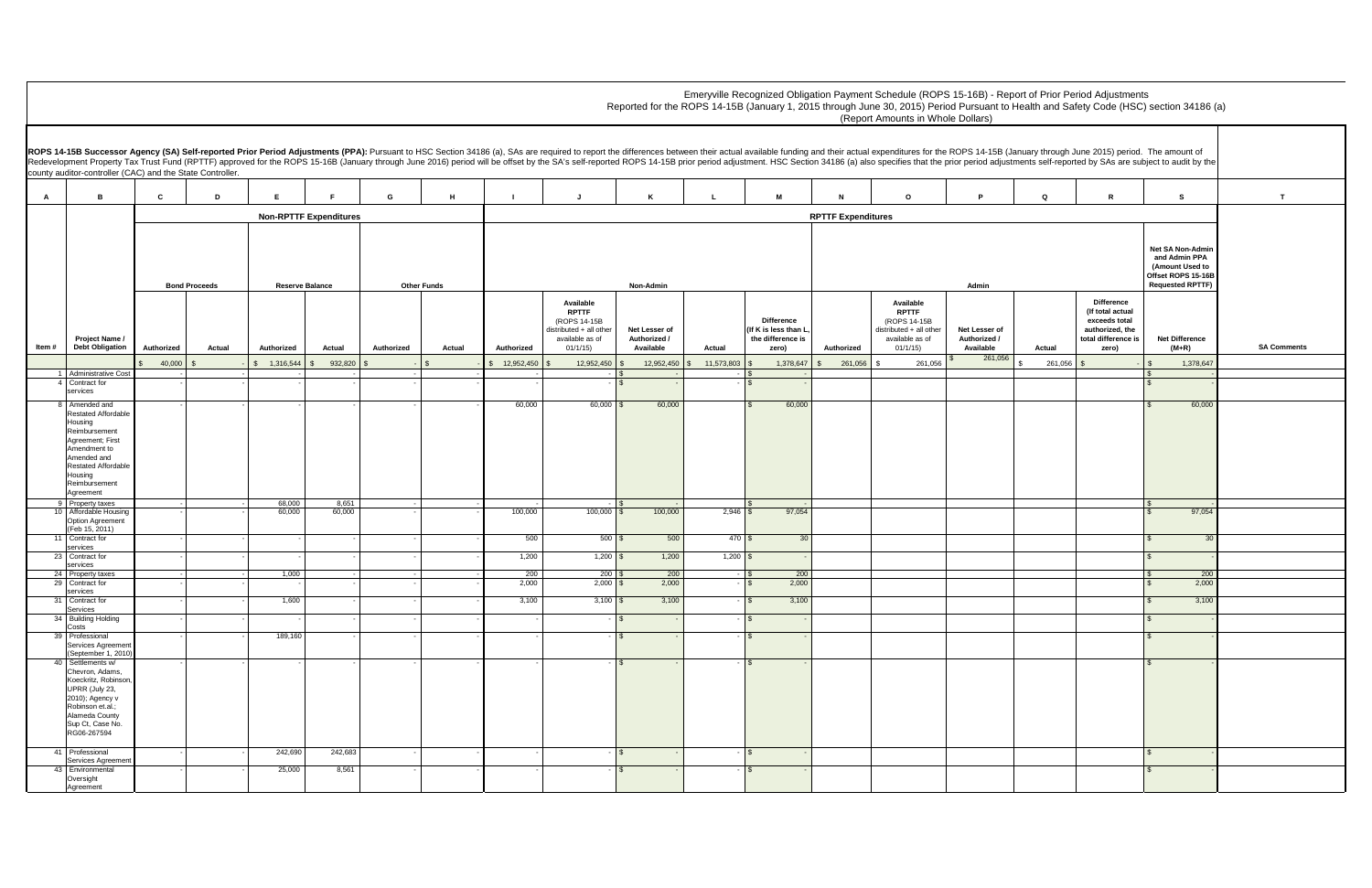|                 | January through June 2015) period. The amount of<br>stments self-reported by SAs are subject to audit by the |                                                                                                       |                    |
|-----------------|--------------------------------------------------------------------------------------------------------------|-------------------------------------------------------------------------------------------------------|--------------------|
| Q               | R                                                                                                            | s                                                                                                     | т                  |
|                 |                                                                                                              |                                                                                                       |                    |
|                 |                                                                                                              | Net SA Non-Admin<br>and Admin PPA<br>(Amount Used to<br>Offset ROPS 15-16B<br><b>Requested RPTTF)</b> |                    |
| Actual          | Difference<br>(If total actual<br>exceeds total<br>authorized, the<br>total difference is<br>zero)           | <b>Net Difference</b><br>$(M+R)$                                                                      | <b>SA Comments</b> |
| $\,$<br>261,056 | $\, \, \raisebox{-1.5pt}{\text{\circle*{1.5}}}\,$<br>-                                                       | $\, \, \raisebox{12pt}{$\scriptstyle\circ$}$<br>1,378,647                                             |                    |
|                 |                                                                                                              | \$                                                                                                    |                    |
|                 |                                                                                                              | \$                                                                                                    |                    |
|                 |                                                                                                              | $\pmb{\$}$                                                                                            |                    |
|                 |                                                                                                              | $\pmb{\$}$                                                                                            |                    |
|                 |                                                                                                              | $\pmb{\$}$                                                                                            |                    |
|                 |                                                                                                              | 239,318<br>$\pmb{\$}$                                                                                 |                    |
|                 |                                                                                                              | \$<br>5,000                                                                                           |                    |
|                 |                                                                                                              | \$<br>853,851                                                                                         |                    |
|                 |                                                                                                              | $\pmb{\$}$<br>-                                                                                       |                    |
|                 |                                                                                                              | \$<br>$\qquad \qquad \blacksquare$                                                                    |                    |
|                 |                                                                                                              | \$<br>-                                                                                               |                    |
|                 |                                                                                                              | \$<br>$\overline{a}$                                                                                  |                    |

**A B C D E F G H I J K L M N O P Q R S T Authorized Actual Authorized Actual Authorized Actual Authorized Available RPTTF**  (ROPS 14-15B istributed + all other available as of 01/1/15)  **Net Lesser of Authorized / Available Actual Difference (If K is less than L, the difference is zero) Authorized Available RPTTF**  (ROPS 14-15B distributed + all other available as of 01/1/15)  **Net Lesser of Authorized /**  Available<br>261,056 \$ 40,000 \$ - \$ 1,316,544 \$ 932,820 \$ - \$ 12,952,450 \$ 12,952,450 \$ 12,952,450 \$ 11,573,803 \$ 1,378,647 \$ 261,056 \$ 261,056 \$ 261,056 \$ 261,056 \$ - \$ 1,378,647 Emeryville Recognized Obligation Payment Schedule (ROPS 15-16B) - Report of Period Adjustments Reported for the ROPS 14-15B (January 1, 2015 through June 30, 2015) Period Pursuant to (Report Amounts in Whole Dollars) ROPS 14-15B Successor Agency (SA) Self-reported Prior Period Adjustments (PPA): Pursuant to HSC Section 34186 (a), SAs are required to report the differences between their actual available funding and their actual expendit Redevelopment Property Tax Trust Fund (RPTTF) approved for the ROPS 15-16B (January through June 2016) period will be offset by the SA's self-reported ROPS 14-15B prior period adjustment. HSC Section 34186 (a) also specifi county auditor-controller (CAC) and the State Controller. **Item # Project Name / Debt Obligation Non-RPTTF Expenditures Bond Proceeds Reserve Balance Other Funds Non-Admin Admin RPTTF Expenditures** 44 Professional Services Agreeme PSA (3/31/2003); 1st Amendment to PSA (04/20/2004); 2nd Amendment to PSA (10/5/2011) - - 27,869 1,534 - - - - \$ - - \$ - \$ - 45 Environmental **Oversight** Agreement (Amended 3/13/07) - - 5,000 1,724 - - - - \$ - - \$ - \$ - 46 Settlement Agreement & Order (Feb 23, 2001) - Agency v Elementis; US District Ct, Case No. C99-03719 WHA - - - - - - - - \$ - - \$ - \$ - 47 Disposition and Development Agreement (Section 212) - Long Term Risk Management Plan - - - - - - - - \$ - - \$ - \$ - 48 City/Agency Purchase & Sale Agreement (June 4, 2009) - Corp Yard/Jan 27, 2012 Claim of City of -<br>Emeryville-Californi Tort Claim Act - - - - - - - - \$ - - \$ - \$ - 49 Professional Services Agreeme September 1, 2010 - | - - | - | - | - | - | 250,000 | 250,000 |\$ 250,000 | 10,682 |\$ 239,318 | | | | | | | | | | | \$ 239,318 50 Voluntary Cleanup Agreement (January 31, 2012) - - 15,000 4,256 - - 5,000 5,000 \$ 5,000 - \$ 5,000 \$ 5,000 51 Professional Services Agreeme January 31, 2012) - - 600,000 600,000 - - 1,250,000 1,250,000 \$ 1,250,000 396,149 \$ 853,851 \$ 853,851 53 Tax Allocation Revenue Bonds, 1995 - - - - - - - - \$ - - \$ - \$ - 54 Tax Allocation Revenue Bonds, 1998 Series B - - - - - - - - \$ - - \$ - \$ - 55 Tax Allocation Revenue Bonds, 1998 Series C  $- \vert$  -  $\vert$  -  $\vert$  -  $\vert$  -  $\vert$  -  $\vert$  -  $\vert$  -  $\vert$  -  $\vert$  -  $\vert$  -  $\vert$  -  $\vert$  -  $\vert$  -  $\vert$  -  $\vert$  -  $\vert$  -  $\vert$  -  $\vert$  -  $\vert$  -  $\vert$  -  $\vert$  -  $\vert$  -  $\vert$  -  $\vert$  -  $\vert$  -  $\vert$  -  $\vert$  -  $\vert$  -  $\vert$  -  $\vert$  -  $\vert$  -  $\vert$  56 Tax Allocation Revenue Bonds. 2001 Series A - - - - - - - - \$ - - \$ - \$ -

| port of Prior Period Adjustments               |  |
|------------------------------------------------|--|
| Health and Safety Code (HSC) section 34186 (a) |  |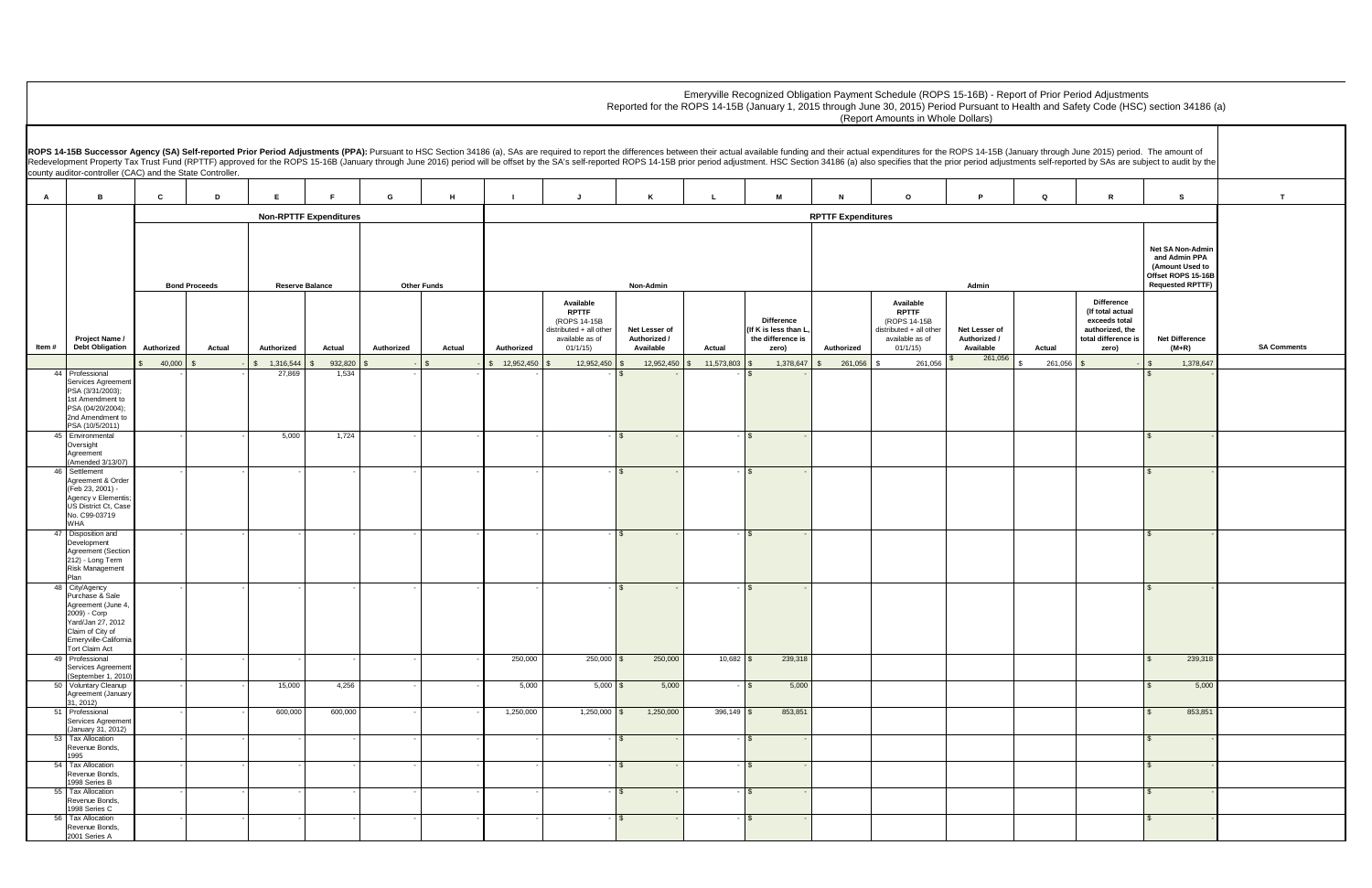**A B C D E F G H I J K L M N O P Q R S T Authorized Actual Authorized Actual Authorized Actual Authorized Available RPTTF**  (ROPS 14-15B istributed + all other available as of 01/1/15)  **Net Lesser of Authorized / Available Actual Difference (If K is less than L, the difference is zero) Authorized Available RPTTF**  (ROPS 14-15B distributed + all other available as of 01/1/15)  **Net Lesser of Authorized /**  Available<br>
261,056 \$ 40,000 \$ - \$ 1,316,544 \$ 932,820 \$ - \$ 12,952,450 \$ 12,952,450 \$ 12,952,450 \$ 11,573,803 \$ 1,378,647 \$ 261,056 \$ 261,056 \$ 261,056 \$ 261,056 \$ - \$ 1,378,647 Emeryville Recognized Obligation Payment Schedule (ROPS 15-16B) - Rep Reported for the ROPS 14-15B (January 1, 2015 through June 30, 2015) Period Pursuant to (Report Amounts in Whole Dollars) ROPS 14-15B Successor Agency (SA) Self-reported Prior Period Adjustments (PPA): Pursuant to HSC Section 34186 (a), SAs are required to report the differences between their actual available funding and their actual expendit Redevelopment Property Tax Trust Fund (RPTTF) approved for the ROPS 15-16B (January through June 2016) period will be offset by the SA's self-reported ROPS 14-15B prior period adjustment. HSC Section 34186 (a) also specifi county auditor-controller (CAC) and the State Controller. **Item # Project Name / Debt Obligation Non-RPTTF Expenditures Bond Proceeds Reserve Balance Other Funds Non-Admin Admin RPTTF Expenditures** 57 Tax Allocation Revenue Bonds, 2001 Series B - - - - - - - - \$ - - \$ - \$ - 58 Tax Allocation Revenue Bonds, 2002 Series A - - - - - - - - \$ - - \$ - \$ - 59 Tax Allocation Revenue Bonds, 2004 Series A - - - - - - - - \$ - - \$ - \$ - 60 Tax Allocation Revenue Bond covenants - - 6,000 746 - - - - \$ - - \$ - \$ - 61 Tax Allocation Revenue Bond covenants - - 13,250 - - - - - \$ - - \$ - \$ - 62 Contract for services<br>63 Bank account - - 13,000 - - - - - \$ - - \$ - \$ - 63 Bank account - - 15,000 365 - - - - \$ - - \$ - \$ - 64 Bond Trustee Fees - - 8,500 - - - 7,500 7,500 \$ 7,500 \$ 7,500 \$ 7,500 64 Bond Trustee Fees<br>67 Contract for services - - 6,000 - - - - - \$ - - \$ - \$ - 71 Supplemental ERAF Shift in accordance with HSC 33690(c)(1), Resolution RD 19-10 - - - - - - - - \$ - - \$ - \$ - 73 Reserve for Debt Service - - - - - - - - \$ - - \$ - \$ - 74 License Agreement (Dec 9, 2010) - - - - - - - - \$ - - \$ - \$ - Professional Services Agreemer (August 30, 2010) - - - - - - - - \$ - - \$ - \$ - 77 Emery Station Owner Participation Agreement (June 1, 2009) - Section  $201.2$  - - - - - - - - \$ - - \$ - \$ - 78 Complaint in Eminent Domain - Agency V HSP; Alameda County Sup Ct., Case No. RG10-506236<br>80 Lease (3/2/1993)<br>81 Lease (3/2/1993) - - - - - - - - \$ - - \$ - \$ - 80 | Lease (3/2/1993) | - | 2,000 | 2,000 | - | - | 14,000 | 14,000 |\$ 14,000 | 11,903 |\$ 2,097 | | | | | | | | 81 Lease (3/2/1993) - - - - - - - - \$ - - \$ - \$ - 82 Amended and Restated Passenge Station Lease/Purchase - - - - - - - - \$ - - \$ - \$ - 86 Contract for ervices  $- \vert$  -  $\vert$  -  $\vert$  -  $\vert$  -  $\vert$  -  $\vert$  -  $\vert$  -  $\vert$  -  $\vert$  -  $\vert$  -  $\vert$  -  $\vert$  -  $\vert$  -  $\vert$  -  $\vert$  -  $\vert$  -  $\vert$  -  $\vert$  -  $\vert$  -  $\vert$  -  $\vert$  -  $\vert$  -  $\vert$  -  $\vert$  -  $\vert$  -  $\vert$  -  $\vert$  -  $\vert$  -  $\vert$  -  $\vert$  -  $\vert$  -  $\vert$ 

| port of Prior Period Adjustments               |  |
|------------------------------------------------|--|
| Health and Safety Code (HSC) section 34186 (a) |  |

|               | January through June 2015) period. The amount of                                                   | stments self-reported by SAs are subject to audit by the                                                     |                    |
|---------------|----------------------------------------------------------------------------------------------------|--------------------------------------------------------------------------------------------------------------|--------------------|
| Q             | R                                                                                                  | s                                                                                                            | т                  |
|               |                                                                                                    |                                                                                                              |                    |
|               |                                                                                                    | <b>Net SA Non-Admin</b><br>and Admin PPA<br>(Amount Used to<br>Offset ROPS 15-16B<br><b>Requested RPTTF)</b> |                    |
| Actual        | Difference<br>(If total actual<br>exceeds total<br>authorized, the<br>total difference is<br>zero) | <b>Net Difference</b><br>$(M+R)$                                                                             | <b>SA Comments</b> |
| \$<br>261,056 | \$                                                                                                 | 1,378,647<br>\$                                                                                              |                    |
|               |                                                                                                    | \$                                                                                                           |                    |
|               |                                                                                                    | \$<br>$\overline{a}$                                                                                         |                    |
|               |                                                                                                    | \$<br>-                                                                                                      |                    |
|               |                                                                                                    | \$<br>$\overline{a}$                                                                                         |                    |
|               |                                                                                                    | \$<br>$\overline{a}$                                                                                         |                    |
|               |                                                                                                    | $\pmb{\$}$<br>$\overline{a}$                                                                                 |                    |
|               |                                                                                                    | \$<br>\$<br>7,500                                                                                            |                    |
|               |                                                                                                    | \$                                                                                                           |                    |
|               |                                                                                                    | \$                                                                                                           |                    |
|               |                                                                                                    |                                                                                                              |                    |
|               |                                                                                                    | $\pmb{\$}$<br>$\overline{a}$                                                                                 |                    |
|               |                                                                                                    | \$                                                                                                           |                    |
|               |                                                                                                    | $\boldsymbol{\theta}$                                                                                        |                    |
|               |                                                                                                    | $\pmb{\$}$<br>$\overline{a}$                                                                                 |                    |
|               |                                                                                                    | \$                                                                                                           |                    |
|               |                                                                                                    | \$<br>2,097                                                                                                  |                    |
|               |                                                                                                    | $\ddot{s}$<br>$\overline{\$}$<br>L,                                                                          |                    |
|               |                                                                                                    |                                                                                                              |                    |
|               |                                                                                                    | \$                                                                                                           |                    |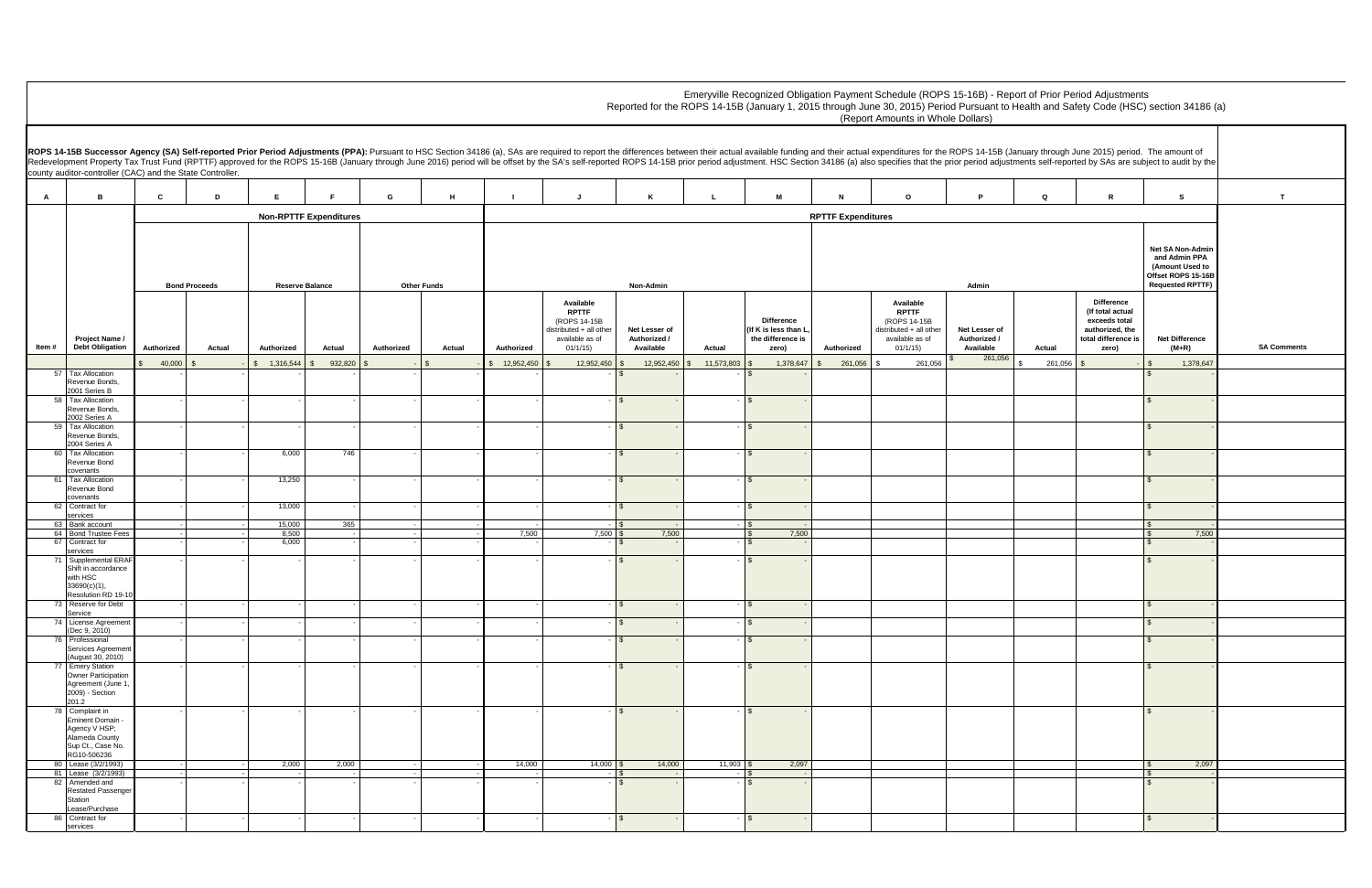|               | January through June 2015) period. The amount of                                                   | stments self-reported by SAs are subject to audit by the                                              |                    |
|---------------|----------------------------------------------------------------------------------------------------|-------------------------------------------------------------------------------------------------------|--------------------|
| Q             | R                                                                                                  | s                                                                                                     | т                  |
|               |                                                                                                    |                                                                                                       |                    |
|               |                                                                                                    | Net SA Non-Admin<br>and Admin PPA<br>(Amount Used to<br>Offset ROPS 15-16B<br><b>Requested RPTTF)</b> |                    |
| Actual        | Difference<br>(If total actual<br>exceeds total<br>authorized, the<br>total difference is<br>zero) | <b>Net Difference</b><br>$(M+R)$                                                                      | <b>SA Comments</b> |
| \$<br>261,056 | $\,$<br>-                                                                                          | \$<br>1,378,647                                                                                       |                    |
|               |                                                                                                    | $\overline{\mathcal{S}}$                                                                              |                    |
|               |                                                                                                    | \$                                                                                                    |                    |
|               |                                                                                                    | $\pmb{\$}$                                                                                            |                    |
|               |                                                                                                    | \$<br>5,525                                                                                           |                    |
|               |                                                                                                    | \$<br>$\overline{a}$                                                                                  |                    |
|               |                                                                                                    | \$                                                                                                    |                    |
|               |                                                                                                    | \$<br>23,440                                                                                          |                    |
|               |                                                                                                    | 50,000<br>\$<br>\$                                                                                    |                    |
|               |                                                                                                    | \$                                                                                                    |                    |
|               |                                                                                                    | $\pmb{\$}$<br>25,000                                                                                  |                    |
|               |                                                                                                    | $\pmb{\$}$<br>4,532                                                                                   |                    |
|               |                                                                                                    | $\pmb{\$}$                                                                                            |                    |
|               |                                                                                                    | \$<br>í,                                                                                              |                    |

**A B C D E F G H I J K L M N O P Q R S T Authorized Actual Authorized Actual Authorized Actual Authorized Available RPTTF**  (ROPS 14-15B istributed + all other available as of 01/1/15)  **Net Lesser of Authorized / Available Actual Difference (If K is less than L, the difference is zero) Authorized Available RPTTF**  (ROPS 14-15B distributed + all other available as of 01/1/15)  **Net Lesser of Authorized /**  Available<br>
261,056 \$ 40,000 \$ - \$ 1,316,544 \$ 932,820 \$ - \$ 12,952,450 \$ 12,952,450 \$ 12,952,450 \$ 11,573,803 \$ 1,378,647 \$ 261,056 \$ 261,056 \$ 261,056 \$ 261,056 \$ - \$ 1,378,647 Emeryville Recognized Obligation Payment Schedule (ROPS 15-16B) - Report of Period Adjustments Reported for the ROPS 14-15B (January 1, 2015 through June 30, 2015) Period Pursuant to (Report Amounts in Whole Dollars) ROPS 14-15B Successor Agency (SA) Self-reported Prior Period Adjustments (PPA): Pursuant to HSC Section 34186 (a), SAs are required to report the differences between their actual available funding and their actual expendit Redevelopment Property Tax Trust Fund (RPTTF) approved for the ROPS 15-16B (January through June 2016) period will be offset by the SA's self-reported ROPS 14-15B prior period adjustment. HSC Section 34186 (a) also specifi county auditor-controller (CAC) and the State Controller. **Item # Project Name / Debt Obligation Non-RPTTF Expenditures Bond Proceeds Reserve Balance Other Funds Non-Admin Admin RPTTF Expenditures** 99 Debt Service Reserve Payment, Pursuant to HSC  $34171(d)(1)(A)$  - - - - - - - - \$ - - \$ - \$ - 100 Debt Service Reserve Payment, Pursuant to HSC 34171(d)(1)(A) - - - - - - - - \$ - - \$ - \$ - 102 Special Assessments/Prope rty taxes - - - - - - - - \$ - - \$ - \$ - 103 Tax Allocation Revenue Bond covenants - | 2,475 | 2,300 | | | 5,525 | 5,525 |\$ 5,525 |\$ 5,525 | | | | | |\$ 5,525 104 Tax Allocation Revenue Bond covenants - - 15,000 - - - - - \$ - - \$ - \$ - 105 48th St Community Garden Costs to construct improvements - - - - - - - - \$ - - \$ - \$ - 106 Professional Services Agreemer (August 30, 2010)<br>108 Lease (3/2/1993) - - - - - - 50,000 50,000 \$ 50,000 26,560 \$ 23,440 \$ 23,440 108 | Lease (3/2/1993) | - | - | - | - | - | 50,000 | 50,000 |\$ 50,000 | 50,000 | 50,000 | | | | | \$ 50,000 | 109 Pre-2011 Excess Bond Proceeds Funding Agreement - - - - - - - - \$ - - \$ - \$ - 110 3607 San Pablo Remediation-EPA Grant matching requirement 40,000 - - - - - - - \$ - - \$ - \$ - 111 Glashaus Reciprocal Easement and Parking Garage Maintenance Agreement - - - - - - 25,000 25,000 \$ 25,000 - \$ 25,000 \$ 25,000 112 Glashaus Reciprocal Easement and Parking Garage Maintenance Agreement - | - | - | - | - | - | - | 6,000 | 6,000 |\$ 6,000 | 1,468 |\$ 4,532 | | | | | | | | | | \$ 4,532 113 Unfunded Debt Service Reserve Allowance-ROPS 13 14A - - - - - - - - \$ - - \$ - \$ - 114 Tax Allocation Refunding Bonds, 2014A - - - - - - - - \$ - - \$ - \$ -

| port of Prior Period Adjustments               |  |
|------------------------------------------------|--|
| Health and Safety Code (HSC) section 34186 (a) |  |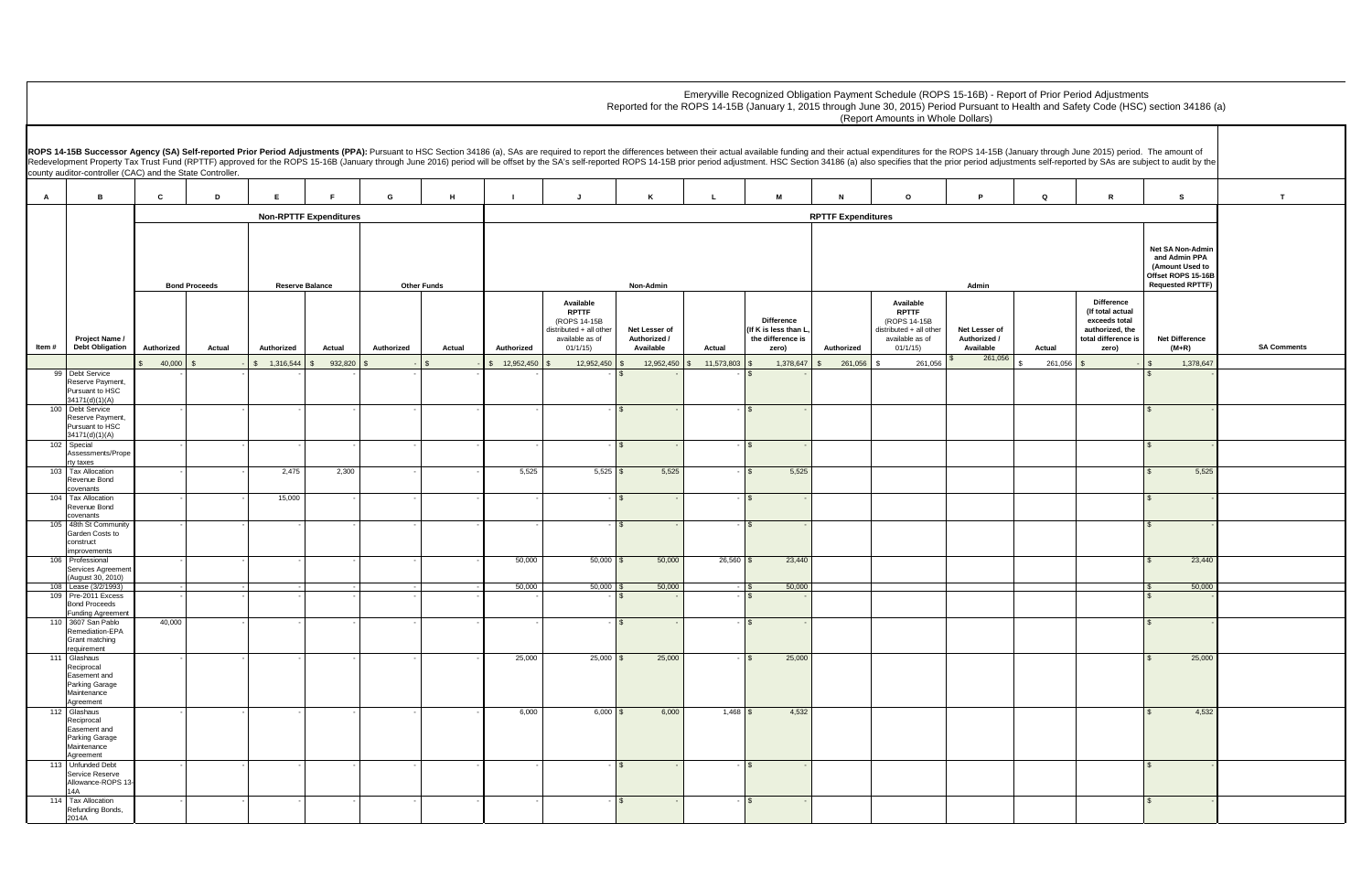|                                          | PS 14-15B (January through June 2015) period. The amount of<br>period adjustments self-reported by SAs are subject to audit by the |                                                                  |                                                                                                              |                    |
|------------------------------------------|------------------------------------------------------------------------------------------------------------------------------------|------------------------------------------------------------------|--------------------------------------------------------------------------------------------------------------|--------------------|
| P                                        | Q                                                                                                                                  | R                                                                | s                                                                                                            | T                  |
|                                          |                                                                                                                                    |                                                                  |                                                                                                              |                    |
| Admin                                    |                                                                                                                                    | <b>Difference</b><br>(If total actual                            | <b>Net SA Non-Admin</b><br>and Admin PPA<br>(Amount Used to<br>Offset ROPS 15-16B<br><b>Requested RPTTF)</b> |                    |
| et Lesser of<br>uthorized /<br>Available | Actual                                                                                                                             | exceeds total<br>authorized, the<br>total difference is<br>zero) | <b>Net Difference</b><br>$(M+R)$                                                                             | <b>SA Comments</b> |
| 261,056                                  | \$<br>261,056                                                                                                                      | $\mathfrak s$                                                    | \$<br>1,378,647                                                                                              |                    |
|                                          |                                                                                                                                    |                                                                  | $\mathbf{s}$                                                                                                 |                    |
|                                          |                                                                                                                                    |                                                                  | $\mathsf{\$}$                                                                                                |                    |
|                                          |                                                                                                                                    |                                                                  | $\mathbb{S}$                                                                                                 |                    |

|       |                                                                         |                               |                |                        |                                       |                    |                           |                                    |                                                                                                       |                                            |                      |                                                                         |            | Emeryville Recognized Obligation Payment Schedule (ROPS 15-16B) - Report of Prior Period Adjustments<br>(Report Amounts in Whole Dollars)                                                                                                                                                                                                                                                                                                                        |                                            |            |                                                                                                              | Reported for the ROPS 14-15B (January 1, 2015 through June 30, 2015) Period Pursuant to Health and Safety Code (HSC) section 34186 (a) |               |
|-------|-------------------------------------------------------------------------|-------------------------------|----------------|------------------------|---------------------------------------|--------------------|---------------------------|------------------------------------|-------------------------------------------------------------------------------------------------------|--------------------------------------------|----------------------|-------------------------------------------------------------------------|------------|------------------------------------------------------------------------------------------------------------------------------------------------------------------------------------------------------------------------------------------------------------------------------------------------------------------------------------------------------------------------------------------------------------------------------------------------------------------|--------------------------------------------|------------|--------------------------------------------------------------------------------------------------------------|----------------------------------------------------------------------------------------------------------------------------------------|---------------|
|       | county auditor-controller (CAC) and the State Controller.               |                               |                |                        |                                       |                    |                           |                                    |                                                                                                       |                                            |                      |                                                                         |            | ROPS 14-15B Successor Agency (SA) Self-reported Prior Period Adjustments (PPA): Pursuant to HSC Section 34186 (a), SAs are required to report the differences between their actual available funding and their actual expendit<br>Redevelopment Property Tax Trust Fund (RPTTF) approved for the ROPS 15-16B (January through June 2016) period will be offset by the SA's self-reported ROPS 14-15B prior period adjustment. HSC Section 34186 (a) also specifi |                                            |            |                                                                                                              |                                                                                                                                        |               |
|       | <b>B</b>                                                                |                               | D              |                        |                                       | G                  | н                         |                                    |                                                                                                       |                                            |                      | M                                                                       |            | $\circ$                                                                                                                                                                                                                                                                                                                                                                                                                                                          |                                            | Q          | R                                                                                                            | <b>S</b>                                                                                                                               |               |
|       |                                                                         | <b>Non-RPTTF Expenditures</b> |                |                        |                                       |                    | <b>RPTTF Expenditures</b> |                                    |                                                                                                       |                                            |                      |                                                                         |            |                                                                                                                                                                                                                                                                                                                                                                                                                                                                  |                                            |            |                                                                                                              |                                                                                                                                        |               |
|       |                                                                         | <b>Bond Proceeds</b>          |                | <b>Reserve Balance</b> |                                       | <b>Other Funds</b> |                           | <b>Non-Admin</b>                   |                                                                                                       |                                            |                      | Admin                                                                   |            |                                                                                                                                                                                                                                                                                                                                                                                                                                                                  |                                            |            | <b>Net SA Non-Admin</b><br>and Admin PPA<br>(Amount Used to<br>Offset ROPS 15-16B<br><b>Requested RPTTF)</b> |                                                                                                                                        |               |
| Item# | <b>Project Name /</b><br><b>Debt Obligation</b>                         | Authorized                    | Actual         | Authorized             | Actual                                | Authorized         |                           |                                    | Available<br><b>RPTTF</b><br>(ROPS 14-15B)<br>$distributed + all other$<br>available as of<br>01/1/15 | Net Lesser of<br>Authorized /<br>Available |                      | <b>Difference</b><br>(If K is less than L<br>the difference is<br>zero) | Authorized | Available<br><b>RPTTF</b><br>(ROPS 14-15B)<br>distributed + all other<br>available as of<br>01/1/15                                                                                                                                                                                                                                                                                                                                                              | Net Lesser of<br>Authorized /<br>Available | Actual     | <b>Difference</b><br>(If total actual<br>exceeds total<br>authorized, the<br>total difference is<br>zero)    | <b>Net Difference</b><br>$(M+R)$                                                                                                       | <b>SA Com</b> |
|       |                                                                         | 40,000                        | $\mathfrak{L}$ | \$ 1,316,544           | 932,820 \$<br>$\mathbf{\mathfrak{L}}$ |                    | Actual                    | Authorized<br>$$12,952,450$ \ \ \$ | 12,952,450 \$                                                                                         | 12,952,450 \$                              | Actual<br>11,573,803 | 1,378,647<br><b>S</b>                                                   | 261,056    | 261,056                                                                                                                                                                                                                                                                                                                                                                                                                                                          | 261,056                                    | 261,056 \$ |                                                                                                              | 1,378,647                                                                                                                              |               |
|       | 115 Tax Allocation<br>Refunding Bonds,<br>2014B                         |                               |                |                        |                                       |                    |                           |                                    |                                                                                                       |                                            |                      |                                                                         |            |                                                                                                                                                                                                                                                                                                                                                                                                                                                                  |                                            |            |                                                                                                              |                                                                                                                                        |               |
|       | 116 Tax Allocation<br>Refunding Bonds,<br>2014A Debt Service<br>Payment |                               |                |                        |                                       |                    |                           | 9,771,396                          | $9,771,396$ \$                                                                                        | 9,771,396                                  | $9,771,396$ \$       |                                                                         |            |                                                                                                                                                                                                                                                                                                                                                                                                                                                                  |                                            |            |                                                                                                              |                                                                                                                                        |               |
|       | 117 Tax Allocation<br>Refunding Bonds,<br>2014B Debt Service<br>Payment |                               |                |                        |                                       |                    |                           | 1,351,029                          | $1,351,029$ \$                                                                                        | 1,351,029                                  | $1.351.029$ \$       |                                                                         |            |                                                                                                                                                                                                                                                                                                                                                                                                                                                                  |                                            |            |                                                                                                              |                                                                                                                                        |               |